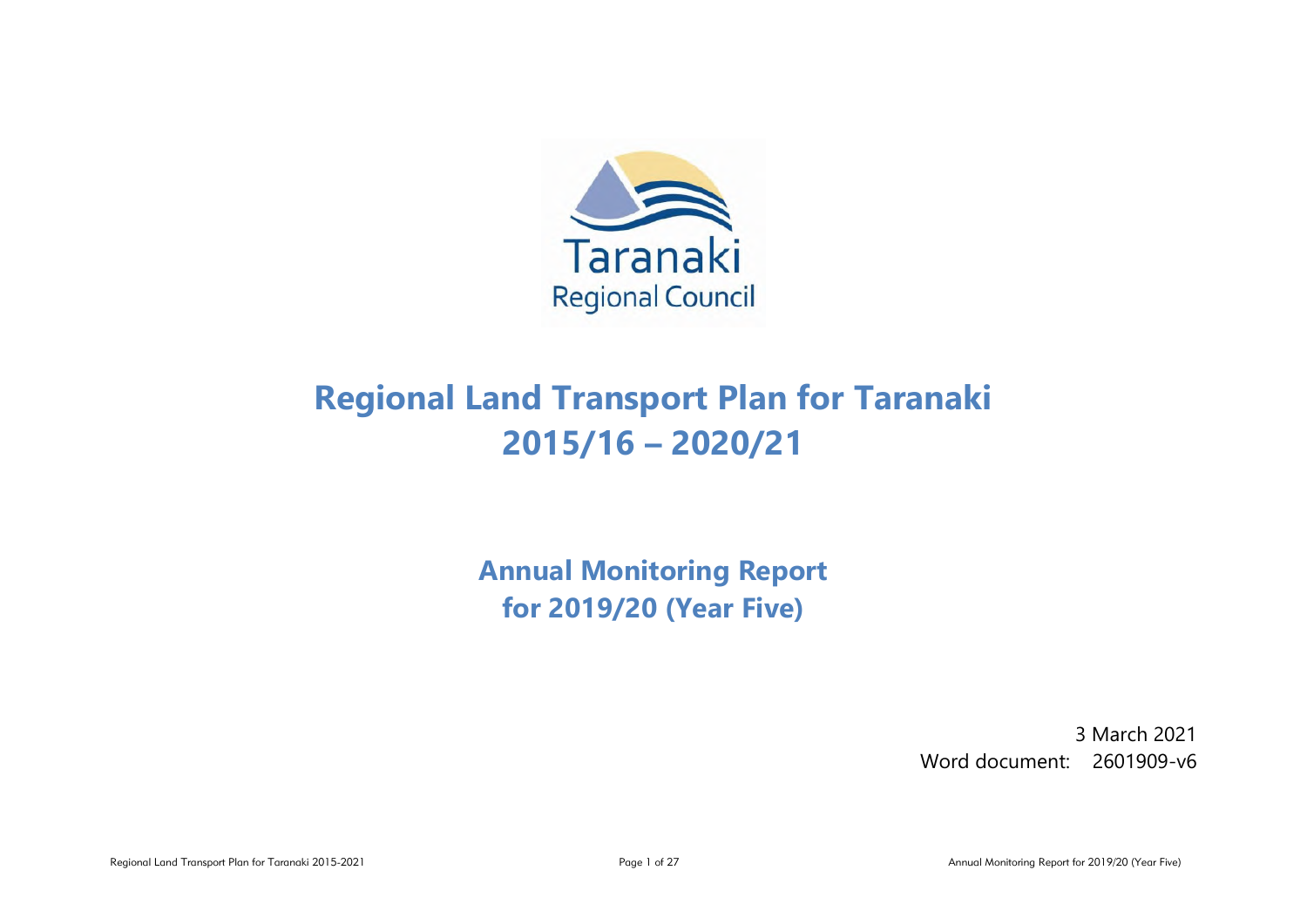# Table of contents

| 1              |     |                                                                          |  |  |  |  |
|----------------|-----|--------------------------------------------------------------------------|--|--|--|--|
|                | 1.1 |                                                                          |  |  |  |  |
|                | 1.2 |                                                                          |  |  |  |  |
|                | 1.3 |                                                                          |  |  |  |  |
| $\overline{2}$ |     |                                                                          |  |  |  |  |
|                | 2.1 |                                                                          |  |  |  |  |
|                | 2.2 |                                                                          |  |  |  |  |
| 3              |     |                                                                          |  |  |  |  |
| 4              |     |                                                                          |  |  |  |  |
|                | 4.1 |                                                                          |  |  |  |  |
|                | 4.2 |                                                                          |  |  |  |  |
|                | 4.3 |                                                                          |  |  |  |  |
|                | 4.4 |                                                                          |  |  |  |  |
|                | 4.5 | Taranaki Regional Council - Regional Transport Planning17                |  |  |  |  |
|                | 4.6 | Taranaki Regional Council - Public Transport17                           |  |  |  |  |
| 5              |     |                                                                          |  |  |  |  |
| 6              |     |                                                                          |  |  |  |  |
|                |     | Appendix A - Outline of progress on regionally significant activities 21 |  |  |  |  |
|                |     | Appendix B - Total RLTP Expenditure in Taranaki by Activity Class for    |  |  |  |  |
|                |     | Appendix C - Community Road Safety Programme report for 2019/20          |  |  |  |  |

# Key acronyms used

| AC.         | <b>Activity Class</b>               |
|-------------|-------------------------------------|
| AO          | Approved Organisation               |
| ВC          | Business Case                       |
| <b>LTMA</b> | Land Transport Management Act 2003  |
| NLTF        | National Land Transport Fund        |
| <b>NLTP</b> | National Land Transport Programme   |
| <b>NPDC</b> | New Plymouth District Council       |
| NZTA        | Waka Kotahi NZ Transport Agency     |
| <b>RLTP</b> | Regional Land Transport Plan        |
| <b>RTC</b>  | <b>Regional Transport Committee</b> |
| SDC         | <b>Stratford District Council</b>   |
| <b>STDC</b> | South Taranaki District Council     |
| TIO         | <b>Transport Investment Online</b>  |
| 2018/19     | 1 July 2018 to 30 June 2019         |
| 2019/20     | 1 July 2019 to 30 June 2020         |
| 2020/21     | 1 July 2020 to 30 June 2021         |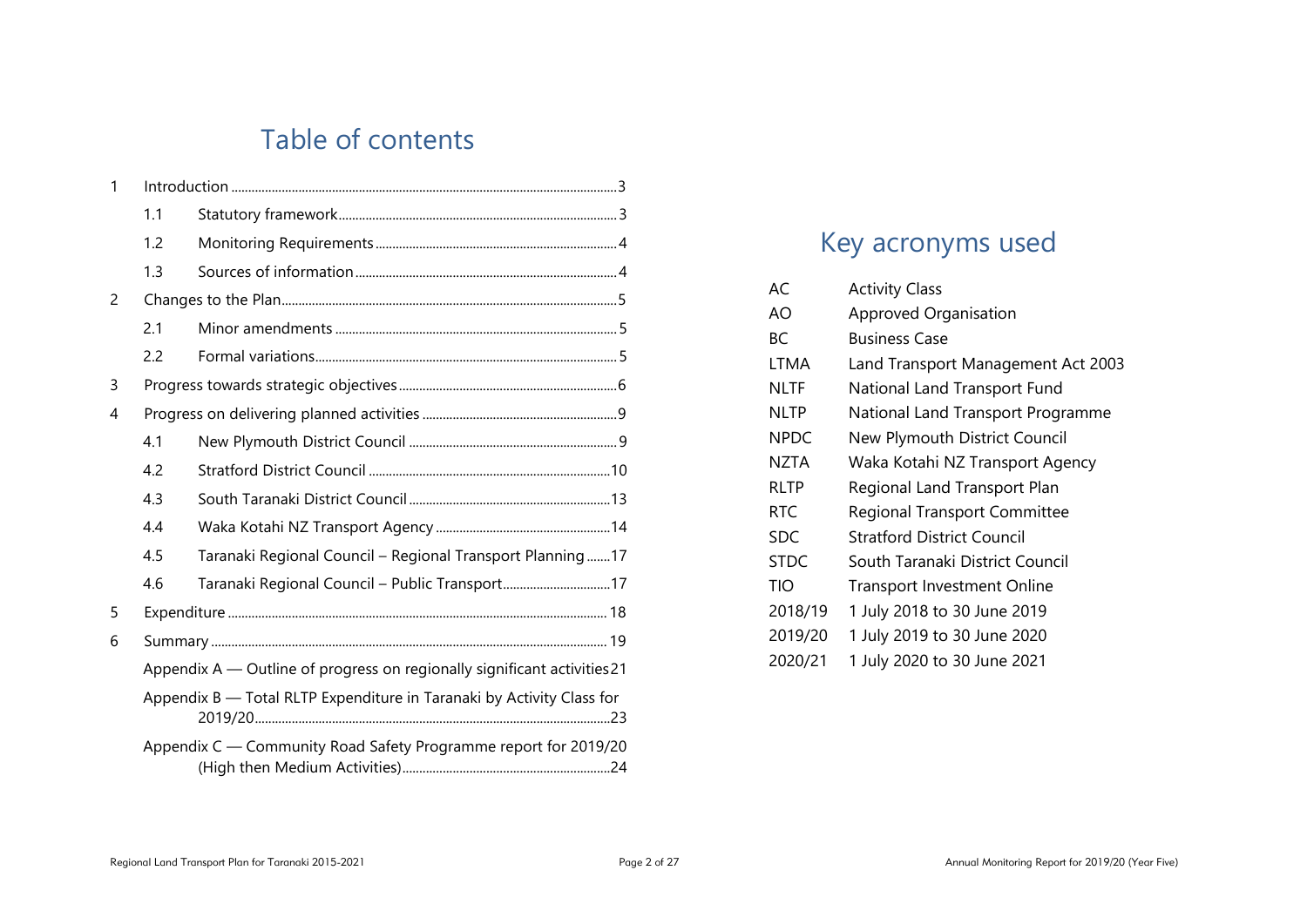# <span id="page-2-0"></span>**1 Introduction**

# <span id="page-2-1"></span>**1.1 Statutory framework**

The *Land Transport Management Act 2003* (LTMA), as amended from time to time, is the main statutory framework for land transport planning and funding in New Zealand.

The 2013 amendments to the LTMA made a number of significant changes to regional transport planning and funding. Under these changes, regional land transport strategies and regional land transport programmes were replaced by a new single regional planning document – the regional land transport plan, which combines elements of both former documents.

The first such plan for the region, the *Regional Land Transport Plan for Taranaki 2015/16–2020/21* (the Plan or RLTP), was developed during 2014/15 and approved by Council on the 7 April 2015. It came into effect on 1 July 2015.

The Plan's role is to provide strategic direction to land transport in the region and set out how the region proposes to invest to achieve its objectives.

The Plan enables Taranaki's approved organisations (the four councils) and the NZ Transport Agency to bid for funding for land transport activities in the Taranaki region from the Government's National Land Transport Fund (NLTF).

Based on the Plan, Waka Kotahi NZ Transport Agency (Waka Kotahi or NZTA) then decides which activities it will include in the three-yearly National Land Transport Programme (NLTP). Once included in the National Programme, an activity can then be funded from the NLTF and subsequently delivered.

### **Period covered**

The Plan is a six-year document covering the six financial years from 1 July 2015 to 30 June 2021.

The focus of the initial Plan was on detailed funding for the first three years, with funding forecasts provided for an additional seven years (ten financial years in total from 1 July 2015 to 30 June 2024). Though the Plan itself has a life of six years, it is reviewed and new programmes of activities prepared on a three-yearly cycle. A mid-term review of the Plan was completed in June 2018, which proposed activities for the three years from 1 July 2018 to 30 June 2021.

Strategically, the Plan retains a longer-term view over an approximately 30 year planning horizon, as the Regional Land Transport Strategy did before it.

### **Purpose**

The purpose of the Plan is to:

- Identify the key transport issues and challenges in the Taranaki region, and how land transport activities proposed in the Plan will address these issues.
- Set out the region's land transport objectives, policies and measures for at least 10 financial years.
- List land transport activities in the region proposed for national funding during the six financial years from 1 July 2015 to 30 June 2021.
- **Prioritise regionally significant activities.**
- Provide a ten-year forecast of anticipated revenue and expenditure on land transport activities.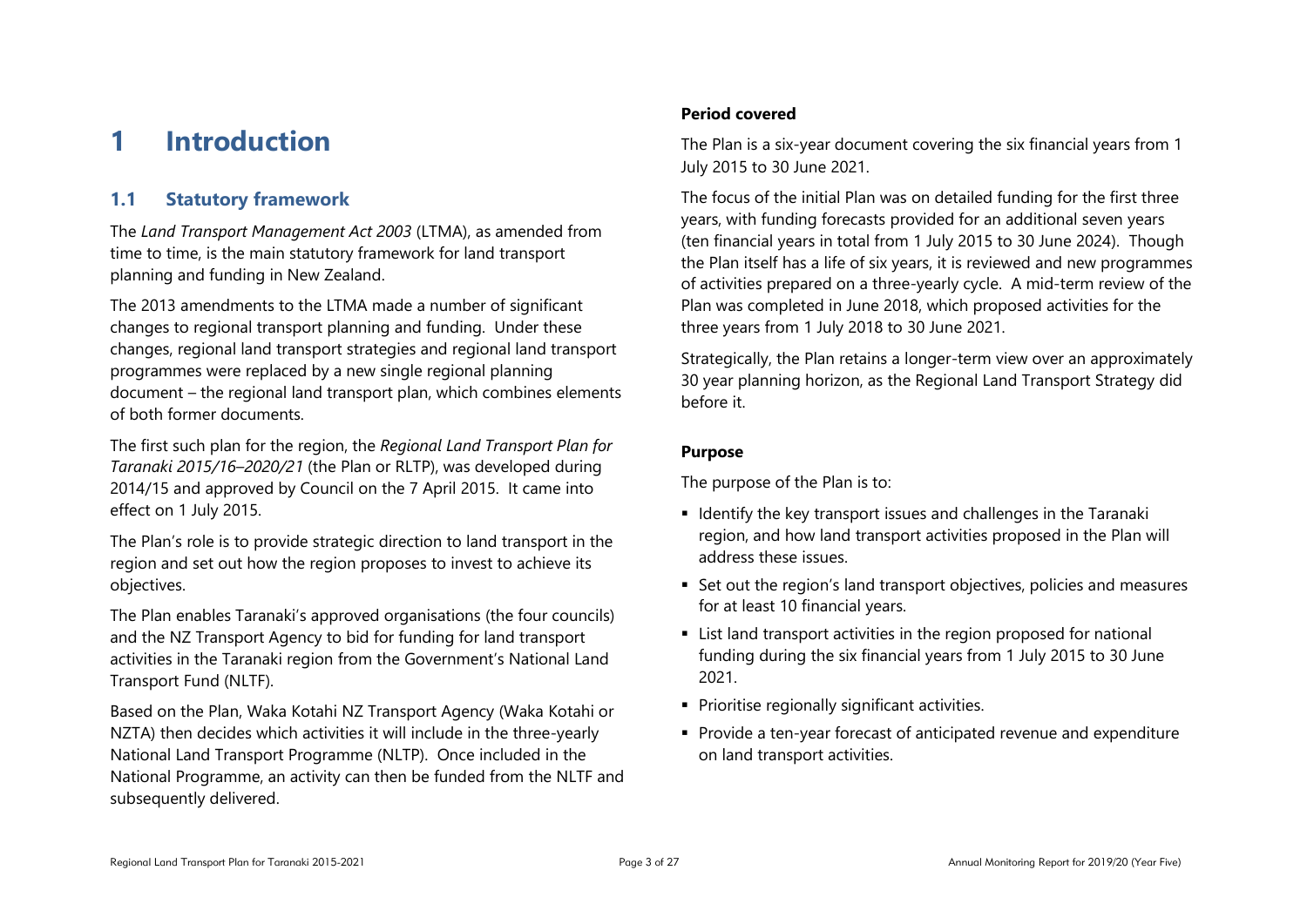## <span id="page-3-0"></span>**1.2 Monitoring Requirements**

Under the LTMA a regional land transport plan is required to include "*a description of how monitoring will be undertaken to assess implementation of the regional land transport plan*" and "*the measures that will be used to monitor the performance of the activities".*

Section 7.1 of the Plan therefore stated that —

*Monitoring of the Plan will include gathering and reviewing information from organisations responsible for the delivery of the Plan's programme activities. Monitoring reports will be produced annually during the period of the Plan and will include the following:*

- *A high level narrative report on the implementation of the objectives in the Plan.*
- *Progress against the programme of activities included in the programme component of the Plan, against certain key criteria where possible.\**
- *A comparison of the funding requested for the preceding year against the actual funding approved and the actual expenditure for that year.*
- *Details of any plan variations approved during the year.*
- *An outline of the progress against significant activities identified in Section 5.3.*

The following report provides an update on the *Regional Land Transport Plan for Taranaki: Mid-term Review 2018/19-2020/21* for the **2019/20** financial year. This being the second year of the Plan as revised by the mid-term review (during 2017/18) for the 2018/19- 2020/21 period, though the fifth year of the Plan overall.

\* For ease and consistency with the three-yearly planning and funding cycles of councils' Long Term Plans and the NZTA's National Land

Transport Programme, the Programme component of the Plan will show just the final three-years of the six-year Plan.

## <span id="page-3-1"></span>**1.3 Sources of information**

The information contained in this Report was sourced primarily from staff of Waka Kotahi and the four Councils, along with reference to the following:

- *Regional Land Transport Plan for Taranaki 2015/16–2020/21: Midterm Review 2018/19-2020/21*
- *National Land Transport Programme for Taranaki 2018/19-2020/21*
- **Transport Investment Online (TIO)**

The Waka Kotahi's Transport Investment Online (TIO) web-based system is used by the Agency to receive and process funding applications from Approved Organisations, then measure the delivery and progress towards the completion of activities and projects listed in the RLTP by each of the three district councils and the Taranaki Regional Council. Greater detail can be found in each council's own annual reporting against their Long Term Plans (or their equivalent in the case of Waka Kotahi).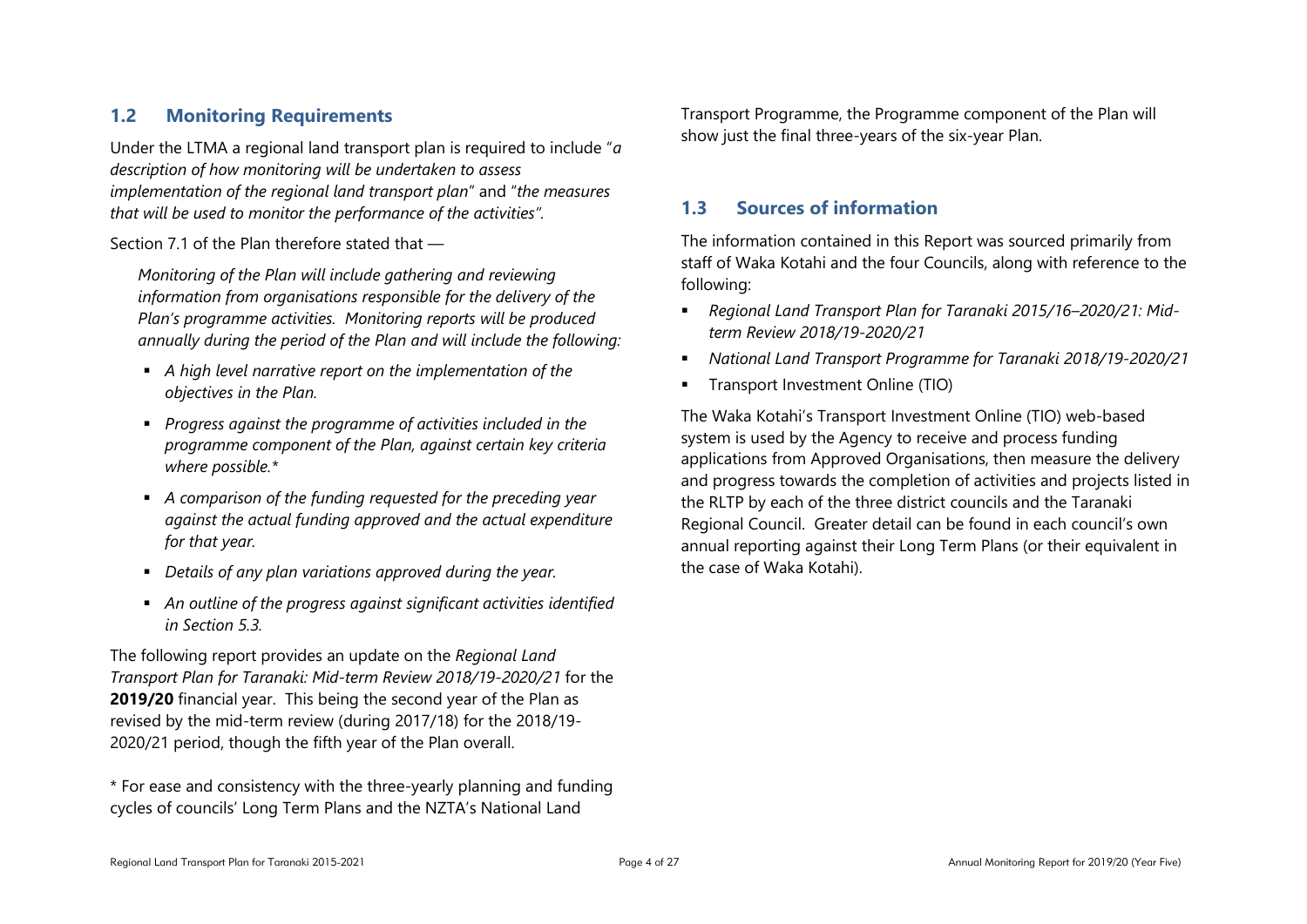# <span id="page-4-0"></span>**2 Changes to the Plan**

### <span id="page-4-1"></span>**2.1 Minor amendments**

As with most forward planning, priorities, needs and expectations can change over the lifespan of a planning document, and the RLTP is no exception.

It is important to emphasise that while the 'front end' of the Plan (Sections 1 to 4 including the Strategic Direction component which specifies the objectives, policies and methods) remains as published in June 2018, the sections of the Plan involving the Programme of activities (Section 5) and related funding forecasts (Section 6) have continued to evolve post its release.

The development of the Plan is very much an iterative process and given the complex nature of the activities involved, the published Plan is considered to be a snapshot in time that will continue evolving post release. The NZ Transport Agency's TIO system is expected to contain the most current version of the programme component of the Plan at any time.

Over the duration of the Plan, activities or projects can change, be abandoned or be added. Change requests can occur due to changes in the time, scope or cost of proposed activities (especially given that a funding application can be made a number of years before an activity is to be undertaken). Unforeseen situations (such as emergency works following storm events) can also potentially require alterations to the programme of works set out in Section 5 of the Plan.

Most changes can be expected to be minor but in some cases a relatively large change (such as adding a new project) may need to be made to the programme, requiring a formal variation to the Plan. Variations to the Plan must be requested through the Regional Transport Committee for consideration by the TRC. Public consultation is **not** required for any variation that is not significant in terms of the significance policy adopted in Section 7.4 of this Plan. It is probable that the majority of variations will not be significant.

# <span id="page-4-2"></span>**2.2 Formal variations**

Three formal variation requests were made to the Regional Transport Committee to vary the RLTP during the 2019/20 year:

| <b>Date</b>  | Org.                  | <b>Project</b>                                                                     | <b>Summary</b>                                                                                                                                                                             |
|--------------|-----------------------|------------------------------------------------------------------------------------|--------------------------------------------------------------------------------------------------------------------------------------------------------------------------------------------|
| Sep.<br>2019 | <b>NPDC</b><br>& NZTA | Ahititi stock effluent<br>disposal site upgrade                                    | New project: To upgrade the Ahititi<br>stock effluent disposal facility by<br>developing a new receiving facility,<br>with the current treatment ponds<br>then being decommissioned.       |
| Sep.<br>2019 | <b>NZTA</b>           | Taranaki State<br>Highway Speed<br>Management Guide<br>implementation <sup>1</sup> | New project: Changes on state<br>highways based on recommendations<br>in the Speed Management Guide.                                                                                       |
| Jun.<br>2020 | SDC.                  | Brecon Rd Extension                                                                | New project: An extension will<br>connect Brecon Rd North and Brecon<br>Rd South with a new link road and<br>two bridges, one over the Patea River<br>and another over the Paetahi Stream. |

All of these requests were processed by the Regional Transport Committee, and subsequently approved by the TRC, during the year. None of these formal variation requests were considered to be significant according to the Council's Significance Policy within the

 $\overline{a}$ 

<sup>&</sup>lt;sup>1</sup> This request was first considered by the Committee in June 2019, but was referred back for further information at that time.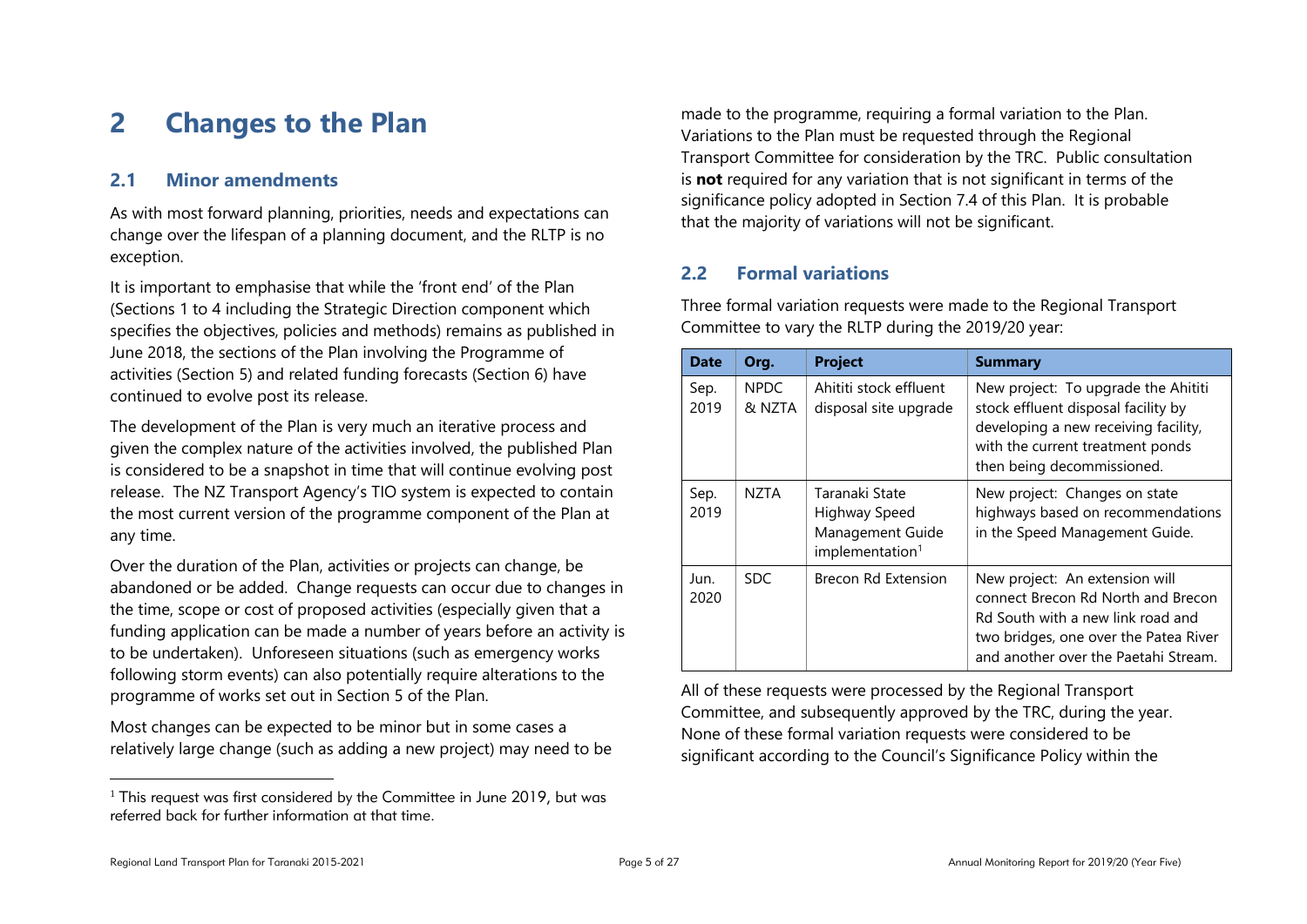RLTP, therefore public consultation was not required for any of these projects to be added to the Plan.

Further details on these variations are provided at [www.trc.govt.nz/variations-to-plan/](http://www.trc.govt.nz/variations-to-plan/)**.**

# <span id="page-5-0"></span>**3 Progress towards strategic objectives**

Section 4 of the Plan provides the strategic guidance for land transport in Taranaki, from a vision statement, through to outlining the issues and challenges Taranaki faces, along with the objectives, policies and measures (methods) identified to address those issues. The Plan notes the general strategic direction for Taranaki's land transport system as – *Improved roading, with an increased provision for alternative modes.* 

The mid-term review of the Plan during 2017/18 confirmed the general strategic direction of the Plan as released in April 2015. No changes were made to the original Issues and Objectives, though minor amendments were made to some of the Policies as a result of the review.

This section of the Monitoring Report provides a high-level narrative on the implementation of the **objectives** of the Plan. Reference should be made to Table 1, which provides a summary of Taranaki's land transport issues, objectives and policies, as specified in the revised Plan.

The 2019/20 financial year, being the fifth year of the six-year Plan, saw a fairly solid continuation of progress towards implementing the Plan's seven strategic objectives, with activities of particular note outlined below.

| <b>Plan Objective</b>                                                                                                                                                         | <b>Implementation notes</b>                                                                                                                                                                                                                                                                                                                                                                                                                                      |
|-------------------------------------------------------------------------------------------------------------------------------------------------------------------------------|------------------------------------------------------------------------------------------------------------------------------------------------------------------------------------------------------------------------------------------------------------------------------------------------------------------------------------------------------------------------------------------------------------------------------------------------------------------|
| 1) An integrated and<br>collaborative approach to<br>transport and land use<br>planning that maximises<br>transport effectiveness.                                            | Cross-organisational collaborative work<br>continued throughout the year - through<br>informal means as well as formalised groups<br>such as the Regional Transport Advisory<br>Group, Public Transport Officers Group and<br>SH3 Working Party.<br>2019/20 saw continued improvements to<br>active transport mode facilities and<br>integration, primarily through NPDC's Let's<br>Go project.                                                                  |
| 2) An effective, efficient and<br>resilient land transport<br>system that enhances<br>economic wellbeing,<br>growth and productivity<br>in the Taranaki region<br>and beyond. | All maintenance and improvements works<br>throughout 2019/20 sought in some way to<br>achieve this.<br>Strong progress on the SH3 Awakino Gorge<br>to Mt Messenger Programme suite of works.<br>These works are crucial to removing<br>constraints to growth in freight, tourism and<br>people movements along this vital inter-<br>regional corridor.                                                                                                           |
| 3) A safe transport network<br>increasingly free of death<br>and serious injury.                                                                                              | This objective was a focus of many of the<br>activities within the Plan, including the SH3<br>Waitara to Bell Block Route Improvements<br>project, many Minor Improvements activities<br>by RCAs, and the community education<br>centred work of the Taranaki Road Safety<br>Action Planning Group, and the Let's Go<br>education activities.<br>SH44 Moturoa safety improvements were<br>largely completed during the year,<br>incorporating a half-roundabout. |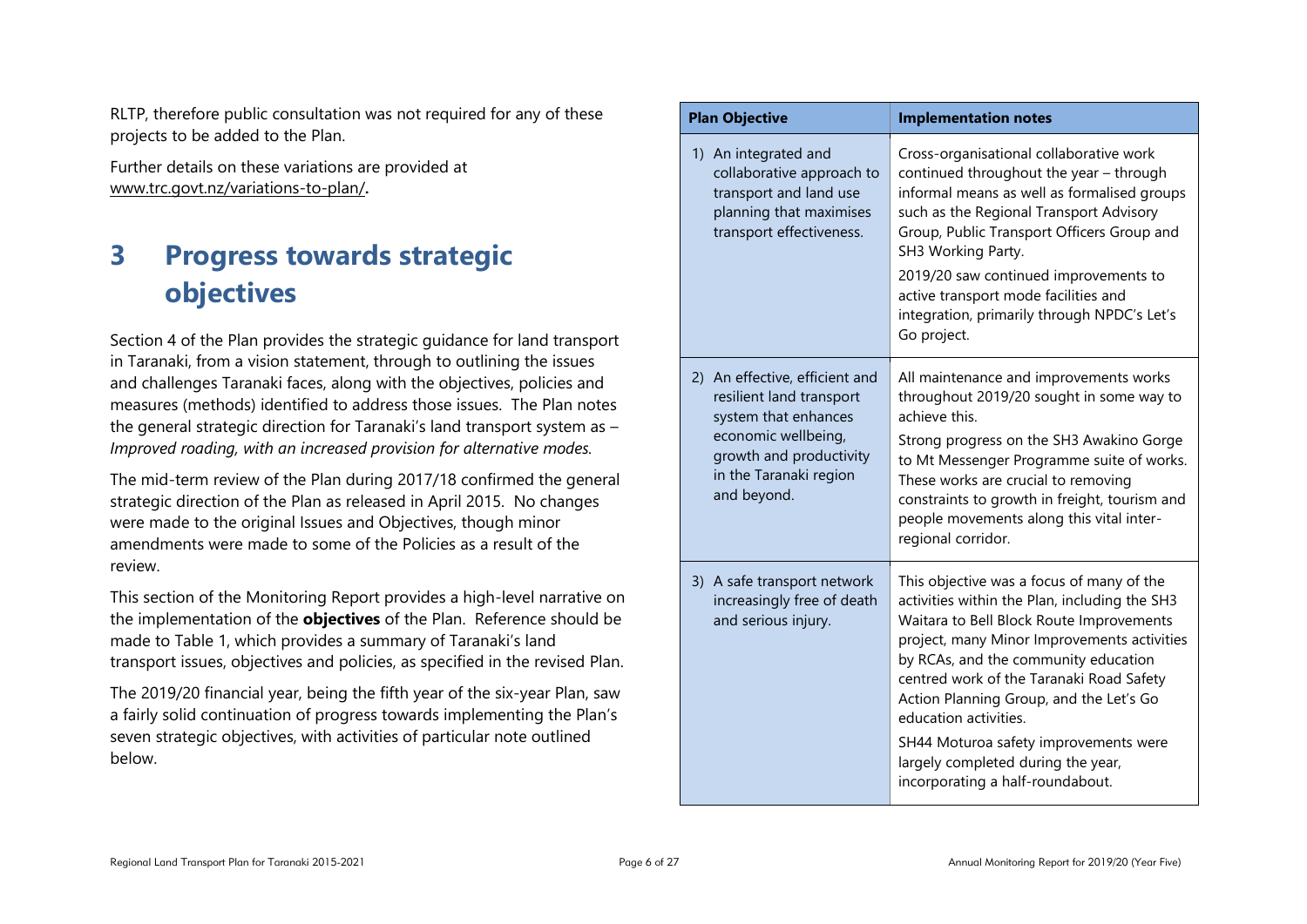| <b>Plan Objective</b> |                                                                                                                                          | <b>Implementation notes</b>                                                                                                                                                                                                                                                                                                                    | <b>Plan Objective</b>                                                                                                                                                                                     | <b>Implementation notes</b>                                                                                                                                                                                                                                                                                    |
|-----------------------|------------------------------------------------------------------------------------------------------------------------------------------|------------------------------------------------------------------------------------------------------------------------------------------------------------------------------------------------------------------------------------------------------------------------------------------------------------------------------------------------|-----------------------------------------------------------------------------------------------------------------------------------------------------------------------------------------------------------|----------------------------------------------------------------------------------------------------------------------------------------------------------------------------------------------------------------------------------------------------------------------------------------------------------------|
|                       | 4) A people-focused, multi-<br>modal land transport<br>system that caters for the<br>different and changing<br>needs of transport users, | Public transport operations, including the<br>Total Mobility Scheme for people with<br>impairments, are a key part of achieving this<br>objective, and continued throughout the<br>year as detailed in Section 4.6.                                                                                                                            |                                                                                                                                                                                                           | this conversion project has not likewise<br>progressed on the state highway network,,<br>so the entire region has not yet moved to<br>LED street lighting.                                                                                                                                                     |
|                       | connects communities<br>and enables participation.                                                                                       | The Let's Go activities in North Taranaki,<br>along with the Pathways for People project<br>in South Taranaki, saw continued<br>improvement in walking and cycling<br>opportunities and awareness in those<br>communities. 2019/20 also saw an increase<br>in footpath improvements due to footpath<br>maintenance now being eligible for FAR. | 7) An adaptable and flexible<br>approach to managing<br>and developing the land<br>transport system that<br>optimises funding<br>options to best meet the<br>needs of the region in an<br>affordable way. | Optimising funding is a key aspect of the<br>LED Streetlight conversion projects.<br>The SH3 north projects and the vast majority<br>of maintenance and minor improvement<br>works across the region are aimed at<br>maximising efficiency and optimising<br>existing capacity across the transport<br>system. |
| influences.           | 5) A land transport system<br>that is robust, responsive<br>to changing needs and<br>resilient to external                               | Key works during the year to improve and<br>respond to network resilience issues<br>included works following past storm events,<br>particularly on SH43.                                                                                                                                                                                       |                                                                                                                                                                                                           | During 2019/20, there was ongoing<br>development, including regional workshops,<br>to embed the One Network Roading<br>Classification (ONRC) system, and the<br>Business Case Approach (BCA).                                                                                                                  |
|                       |                                                                                                                                          | Construction work to provide resilient access<br>to Waiinu Beach, Waitotara Silver Fern Farms<br>Abattoir, and the Richard Alexander Quarry,<br>through extending Nukumaru Station Road<br>in Waitotara, was delayed by property<br>issues.                                                                                                    |                                                                                                                                                                                                           |                                                                                                                                                                                                                                                                                                                |
|                       | 6) An energy efficient and<br>environmentally<br>sustainable land<br>transport system.                                                   | Public transport operations are key to<br>achieving this objective, and continued<br>throughout the year as detailed in Section<br>4.6.                                                                                                                                                                                                        |                                                                                                                                                                                                           |                                                                                                                                                                                                                                                                                                                |
|                       |                                                                                                                                          | The LED Streetlight conversion project<br>continued, and is now largely completed for<br>all three district councils, which will also<br>make great gains in this area. Unfortunately,                                                                                                                                                         |                                                                                                                                                                                                           |                                                                                                                                                                                                                                                                                                                |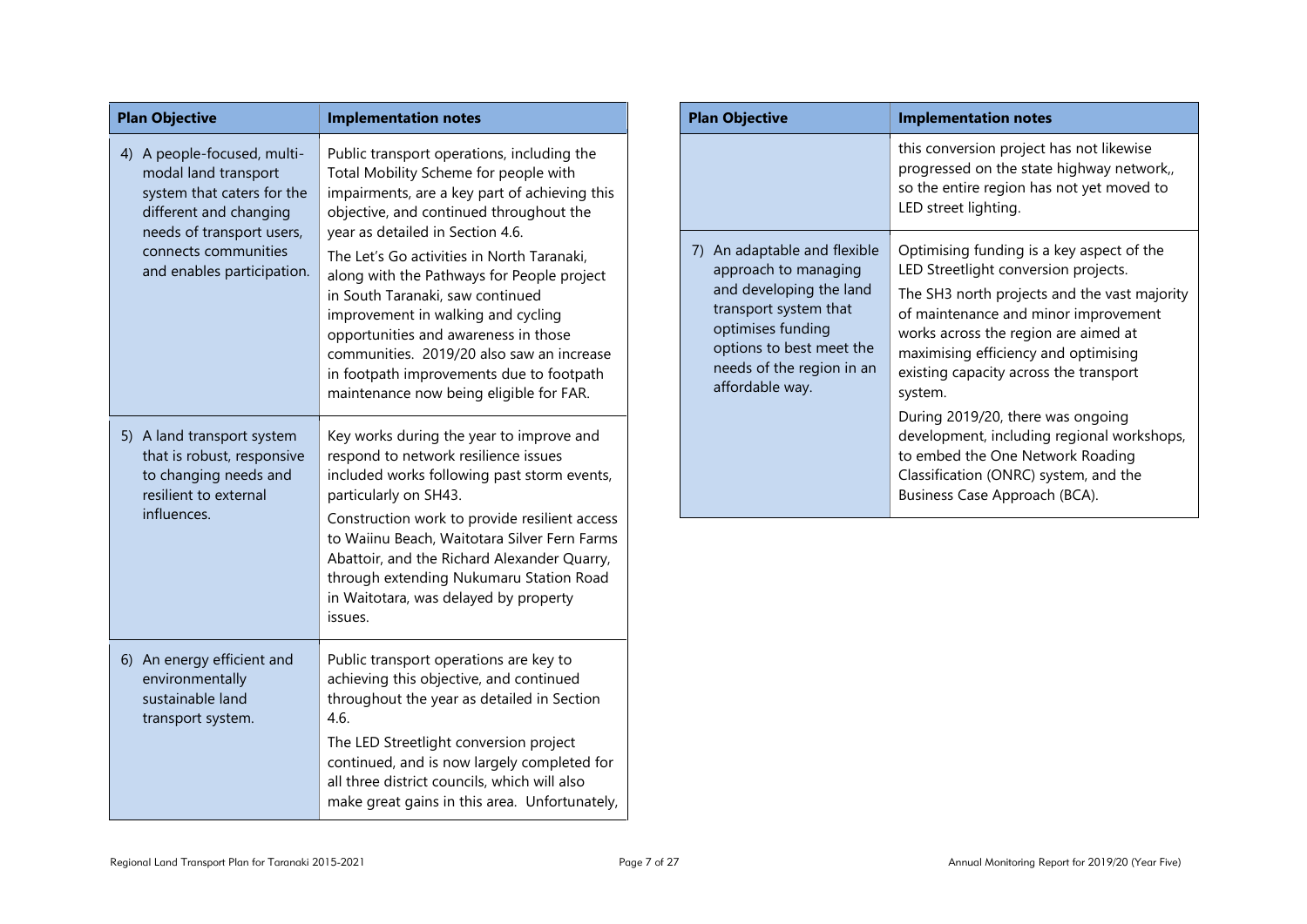| #              | <b>Issues</b>                                                                          | <b>Objectives</b>                                                                                                                        | Ref <sub>1</sub> | <b>Policies</b>                                                                                                                                                                  |
|----------------|----------------------------------------------------------------------------------------|------------------------------------------------------------------------------------------------------------------------------------------|------------------|----------------------------------------------------------------------------------------------------------------------------------------------------------------------------------|
|                | Ensuring a regionally and                                                              | An integrated and collaborative approach to                                                                                              |                  | " Take a one network approach to managing the transport system.                                                                                                                  |
|                | nationally integrated transport<br>network                                             | transport and land use planning that maximises<br>transport effectiveness.                                                               | 12               | " Manage and develop the transport network in a way that provides for all modes of transport<br>in an integrated manner.                                                         |
| $\overline{2}$ | Facilitating growth and<br>economic development                                        | An effective, efficient and resilient land transport<br>system that enhances economic wellbeing, growth                                  | G1               | • Removal of constraints to growth in freight, tourism and people movement, particularly on<br>inter-regional corridors.                                                         |
|                |                                                                                        | and productivity in the Taranaki region and beyond.                                                                                      | G2               | " Focus on effective and efficient strategic road and rail corridors, particularly between inter-<br>regional ports.                                                             |
|                |                                                                                        |                                                                                                                                          |                  | • Ensure those roads in the region serving tourism and the productive sector are fit for<br>purpose.                                                                             |
|                |                                                                                        |                                                                                                                                          | G4               | • Protect and promote the existing rail corridors.                                                                                                                               |
| 3              | Reducing the safety risk on                                                            | A safe transport network increasingly free of death<br>and serious injury.                                                               |                  | • Promote infrastructure improvements on strategic corridors.                                                                                                                    |
|                | Taranaki's transport network                                                           |                                                                                                                                          |                  | " Reduce risk on high risk rural roads, intersections and urban arterials with a particular focus<br>on vulnerable road users.                                                   |
|                |                                                                                        |                                                                                                                                          | S <sub>3</sub>   | • Support the aims of Safer Journeys and Roadsafe Taranaki.                                                                                                                      |
| $\overline{A}$ | Maintaining and improving<br>accessibility and travel options<br>throughout the region | A people-focused, multi-modal land transport system<br>that caters for the different and changing needs of                               | A <sup>1</sup>   | • Protect and enhance the accessibility of the land transport system to all people in the region<br>to enable community participation and ensure appropriate access to services. |
|                |                                                                                        | transport users, connects communities and enables<br>participation.                                                                      |                  | • Optimise existing capacity in the transport network through travel demand management<br>measures and improved use of technology.                                               |
|                |                                                                                        |                                                                                                                                          | A <sub>3</sub>   | " Ensure a range of travel options are available to the region's residents.                                                                                                      |
| 5              | Ensuring network resilience and<br>responsiveness in the context of                    | A land transport system that is robust, responsive to<br>changing needs and resilient to external influences.                            | R1               | Improve the resilience of transport infrastructure, particularly to geological risks and the<br>impacts of climate change.                                                       |
|                | internal and external pressures                                                        |                                                                                                                                          | R <sub>2</sub>   | • Protect routes with lifeline functions.                                                                                                                                        |
| 6              | Reducing negative                                                                      | An energy efficient and environmentally sustainable                                                                                      |                  | Ensure transport efficiencies, promote alternative modes and manage transport demand.                                                                                            |
|                | environmental and community<br>impacts arising from transport                          | land transport system.                                                                                                                   | E2               | Encourage development of infrastructure and technology that promotes the use of<br>alternative vehicle types (e.g. battery or fuel cell electric vehicles).                      |
| 7              | Addressing these issues in an                                                          | An adaptable and flexible approach to managing                                                                                           | F1               | • Maximise efficiency and optimisation of existing capacity across the transport system.                                                                                         |
|                | environment of constrained<br>funding and affordability yet<br>rising costs.           | and developing the land transport system that<br>optimises funding options to best meet the needs of<br>the region in an affordable way. |                  | Ensure road standards are developed to meet ONRC requirements and support land use<br>change                                                                                     |

#### **Table 1: Summary of Taranaki's land transport issues, objectives and policies (per the revised RLTP 2015-21)**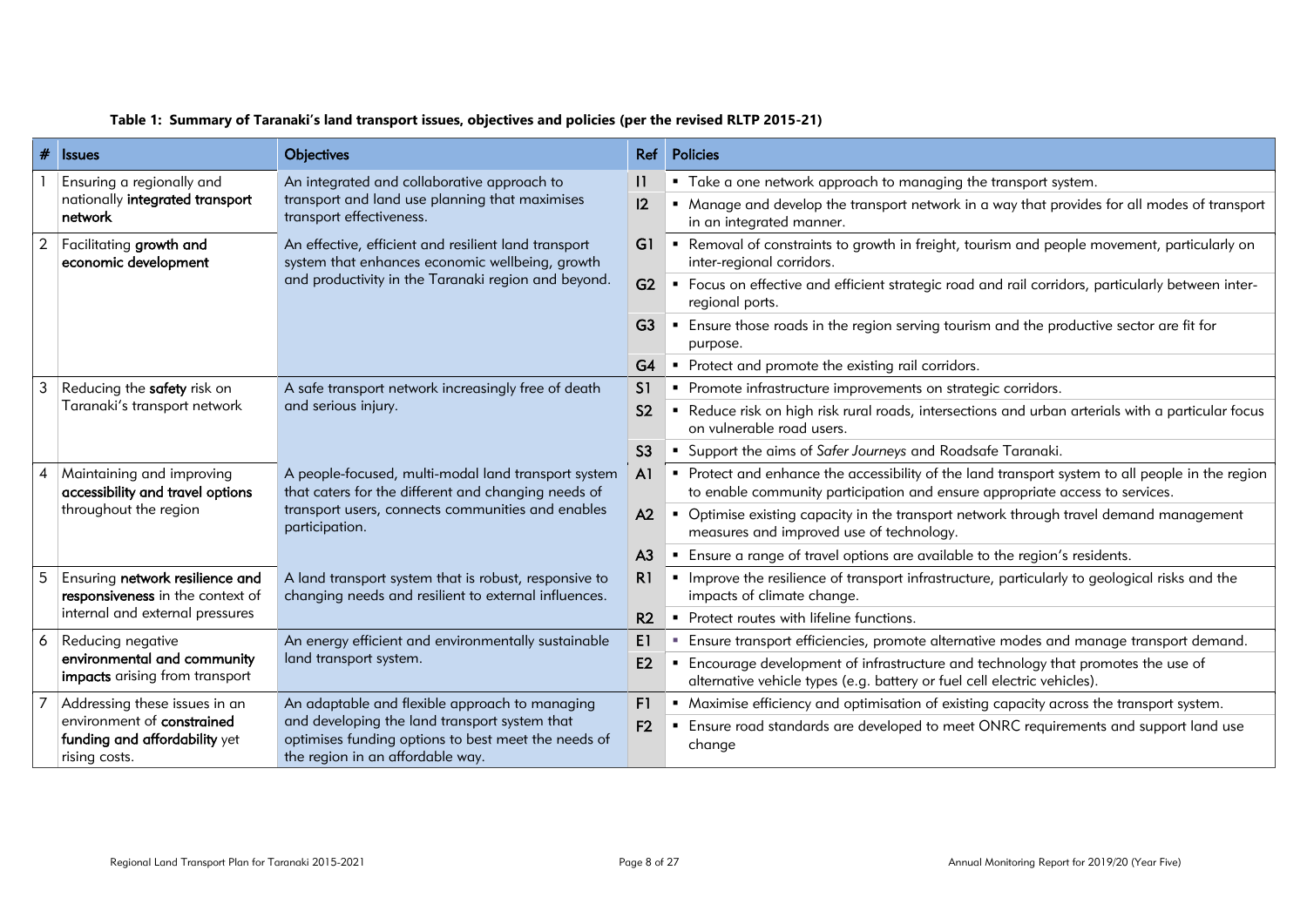# <span id="page-8-0"></span>**4 Progress on delivering planned activities**

This section of the Monitoring Report outlines progress made by each of Taranaki's Approved Organisations (AO) in delivering their programmed activities and projects listed in the RLTP. The information has been supplied by each AO in the region, with the intention being to provide an overview of the works programme undertaken. The AOs in Taranaki are the: New Plymouth District Council, Stratford District Council, South Taranaki District Council, Taranaki Regional Council and Waka Kotahi NZ Transport Agency.

Summaries of progress on activities that were considered regionally significant are provided in tabular form in Appendix B, for ease of comparison to the way these were structured in (Section 5.3 of) the Plan.

Other activities, largely those considered as 'business as usual' such as maintenance and minor improvements, are outlined by organisation below.

## <span id="page-8-1"></span>**4.1 New Plymouth District Council**

#### **Maintenance, Operations and Renewals**

The delivery of NPDC's transportation maintenance, operations and renewals changed on 1 July 2019 from a traditional contract model to a NEC4 Term Services Contract, which is a collaborative model with a pain/gain-share commercial tension element. These services are being successfully delivered by a team comprising Council staff, Downer (the successful contractor) and a number of subcontractors.

For 2019/20, overall maintenance expenditure was higher and renewals was lower than budget with a cost neutral balance.

The asset areas of greatest concern are structures and pavements, while in terms of the community the greatest area of concern relates to road safety (and the rising number of fatal and serious injury crashes).

#### **Minor (Low Cost/Low Risk) Improvements**

NPDC continues to improve the network around schools, including project by Merrilands School, Moturoa School, Vogeltown School. Other projects included intersection improvements, seal widening, traffic calming and network improvement related to the Housing NZ/KiwiBuild Scheme for Marfell.

#### **Projects**

The street lighting conversion to LED was completed in 2019/20, with great saving in electricity consumption being realised.

NPDC's major project is the pre-implementation work needed to successfully implement the Coastal Pathway extension from Bell Block to Waitara. Council has been working closely with iwi, stakeholders and affected parties in developing route options through this area of rich cultural significance.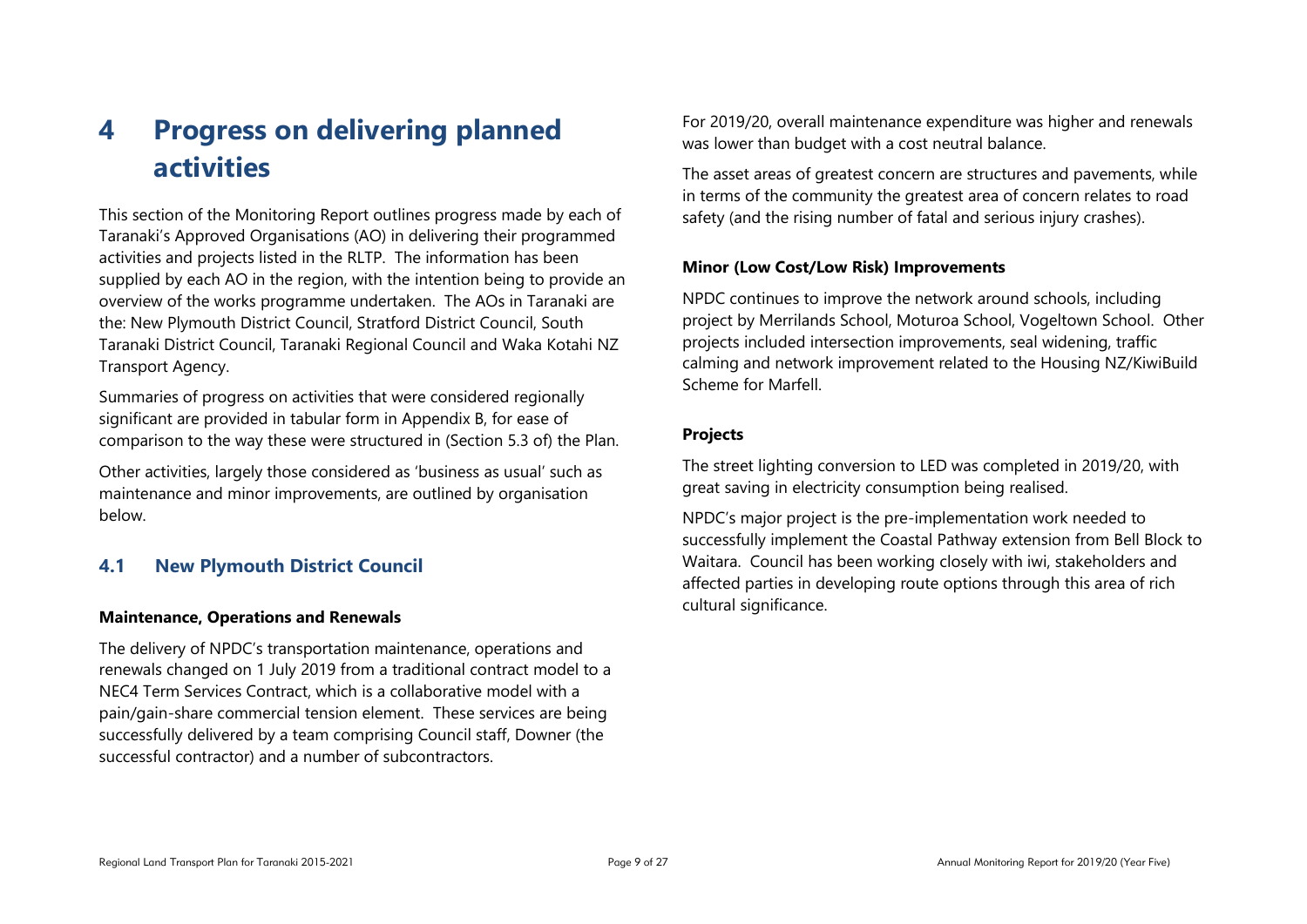## <span id="page-9-0"></span>**4.2 Stratford District Council**

#### **Maintenance, Operations and Renewals**

The final year of the Regional Land Transport Plan saw the beginning of a new maintenance contract for the Stratford District Council. The previous contract  $(3+1+1)$  was replaced after three years with a  $3+2+2$  (seven) year contract. This was not due to the performance of the incumbent contractor, but more to align multiple contracts within the Council, (3 waters, building maintenance, open space maintenance and security), all of which expired on 30 June 2019. Council's intention, at that time, was to look at the possibilities for amalgamating these contracts into one, in order to provide more efficiency and potential cost savings. Unfortunately, this did not materialise, therefore the contracts were let separately.

#### **Maintenance and Operations:**

Council's focus throughout the year has been to restore the roadside drainage across the district and address the damage caused by forestry activity on the network within the district.

Forestry did have a significant impact on budgets for 2019/20 with an over expenditure of \$750,000 in the sealed pavement maintenance work activity. The majority of this expenditure was associated with repairing roads used by the forestry companies, such as Stanley Road, Mangapapa Road, Kupe Road and Douglas North Road.

The increase in the roadside drainage work programme for 2019/20 is to recognise the under-investment in this particular activity in previous LTP periods, that have resulted in roadside drains becoming ineffective, which in turn has led to pavement defects.

This year (2019/20) has been very similar to the previous year in that Council has been "chasing its tail" to keep ahead of the forestry industry. Most notably, the forest harvesting that is currently underway on Junction road and Mangaoapa Road, has resulted in significant investment to repair soft spots and re-metal the roads.



Mangaoapa Road – bank trimming and road strengthening for logging operations.

#### Safety Improvement on Junction Road where a logging truck rolled over down the bank on a narrow section of the road.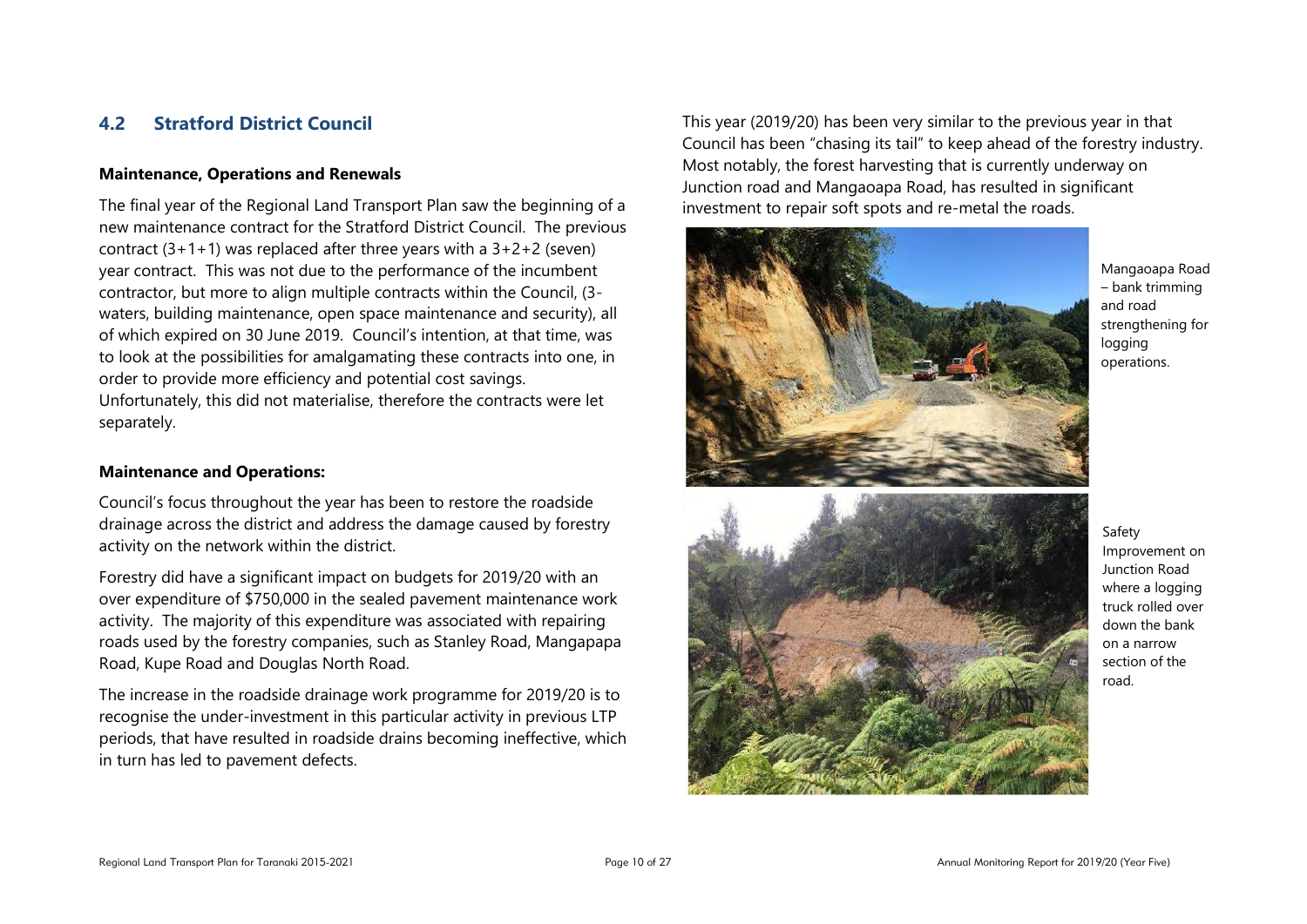#### **Renewals**

This year Council partially completed the rehabilitation of 1km of Monmouth Road. This road is extensively used by the haulage industry as this road is one of our permitted, High Productivity Motor Vehicle routes with 20% of the traffic volume being HCV's using this road.



Monmouth Road pavement rehabilitation



1. The finished underside before removal of the scaffold and final tensioning of the hand rails

2. Photo taken from the top of the access ladder looking towards the farm abutment.

3. Goldseal being applied to the bridge.



Maintenance metalling, as mentioned above, did concentrate on roads that have been used extensively by the forestry industry, such as Junction Road and Mangaoapa Road, as shown in the photograph above.

Other works of note include the refurbishment of the wooden swing bridge at the end of Lower Kohuratahi Road. This suspension bridge built in 1938 required the replacement of wooden structural members, tightening of the stiffening rods, replacement of deck planks and wheel guards. Finally, a layer of "Goldseal" was applied to all the steel components, to prevent further corrosion.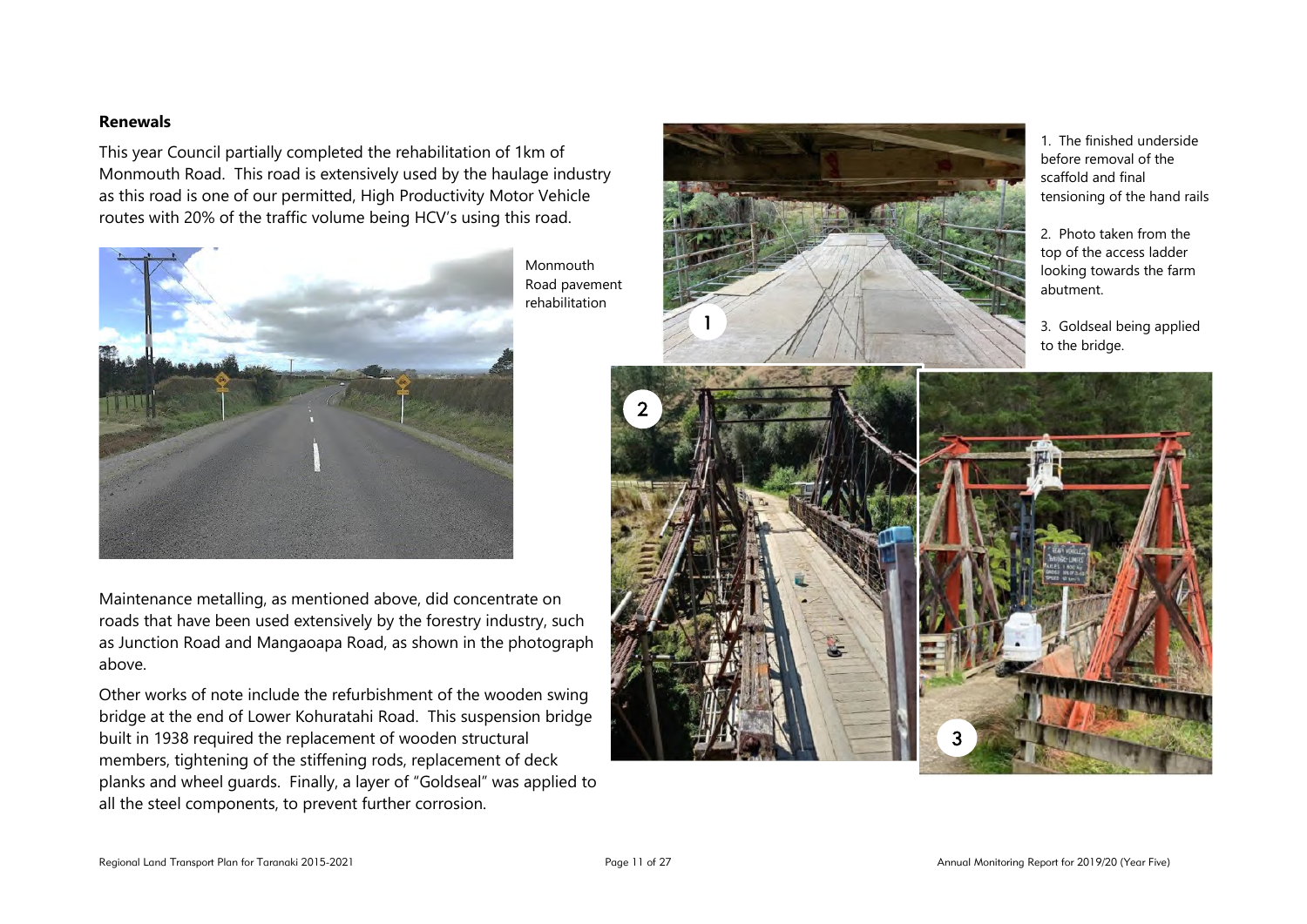Council continued with its footpath replacement programme throughout the year. The most notable project for the year was the upgrade to Seyton St. This included the replacement of the kerb and channel, footpath and the re-construction of the road pavement. Below is a photograph of the completed project.



#### **Minor (Low Cost/Low Risk) Improvements**

The focus for this year was to push on with the realignment of Mangaotuku Road at Tututawa, having suspending the project through the winter period. Good progress was being made when the contractor returned, only to be scuppered by the COVID-19 pandemic when the country went into lockdown. This resulted in the project being put on hold until the alert levels returned to level two. Unfortunately for the Council, this came too late in the construction season, therefore the decision was made to further delay the project until October 2020.



Mangaotuku Road Safety Improvements

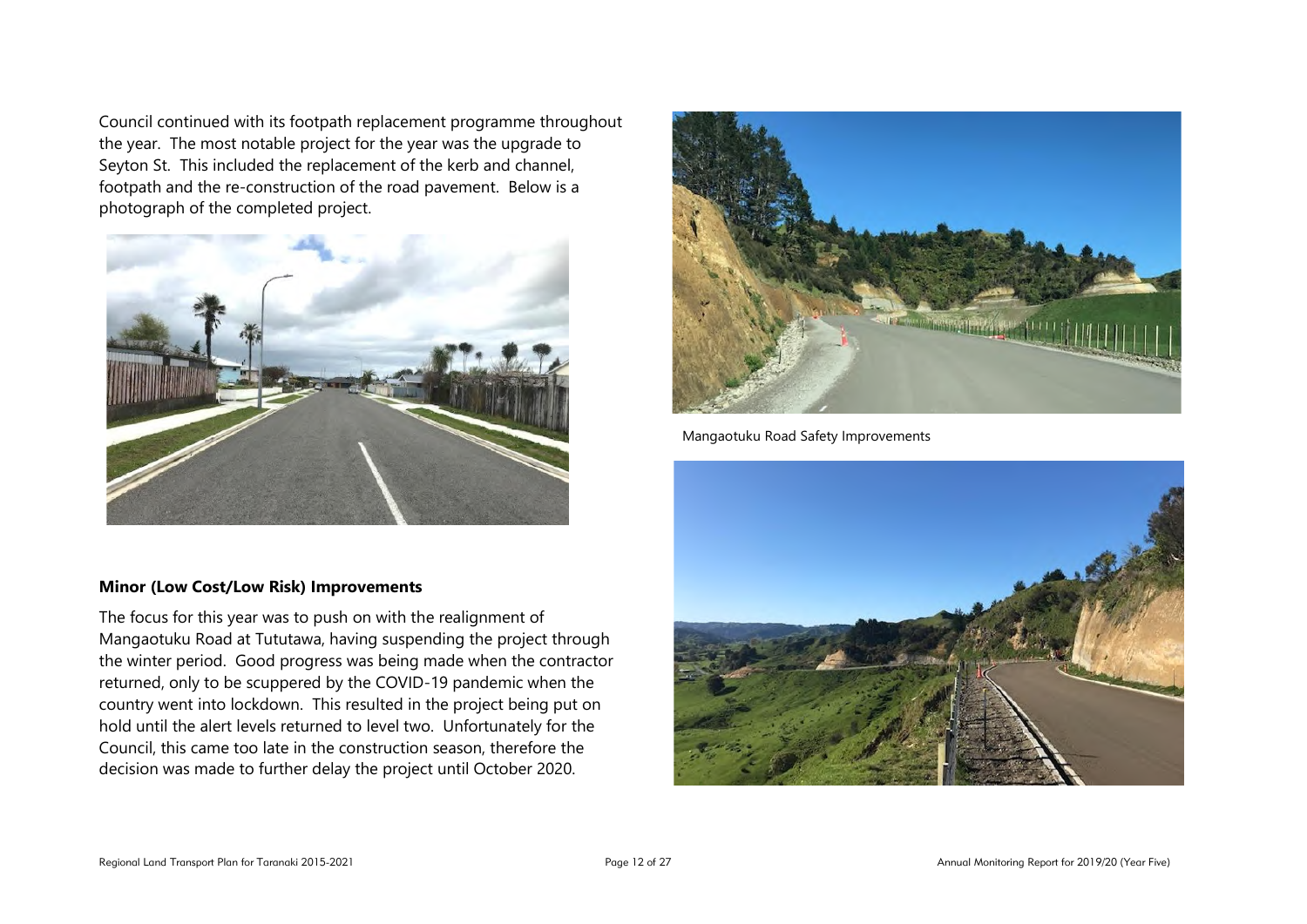#### **Projects**

Council finally completed the conversion of the streetlights to LED's this year. All that remained from the previous LTP was the conversion of the ornate streetlights in Mercade Close. These had to be retro-fitted with an LED light as the manufacturer does not offer an LED version of the "Putney" style of light used in the subdivision.



Streetlight in Mercade Close.

### <span id="page-12-0"></span>**4.3 South Taranaki District Council**

#### **Maintenance, Operations and Renewals**

Annual Programme for renewing the District roading network and footpaths include:

- Area wide pavement treatment (S1.57M) sections of roads (completed 6.2km) are re-metalled and sealed, resulting in a smoother more durable surface, widening and minor safety improvements are included where appropriate. Carried over amount of \$667k.
- Resealing of 77.5km of road for the year (2.2M).
- Renewing of footpaths, kerb and channel (completed 802 m costing \$239k, with a carried over to 2020/21 of \$660k the footpaths around the district are prioritised for renewing based on the footpath condition and use, stormwater needs and the condition of the kerb and channel.
- Bridge Strengthening on Weraweraonga Road Bridge #273 (\$208k).
- Glover Road pathway and road widening (453k) with a carried over amount of \$75k.
- Whenuku Road widening (73k).
- Gabion wall installations on Skeet and Hastings Road (76k).
- Fish passage work as identified by Taranaki Regional Council at 2 locations (134k).
- No flood damage event for 2019-2020.

#### **Minor (Low Cost/Low Risk) Improvements**

Various low cost low risk projects were completed during the year.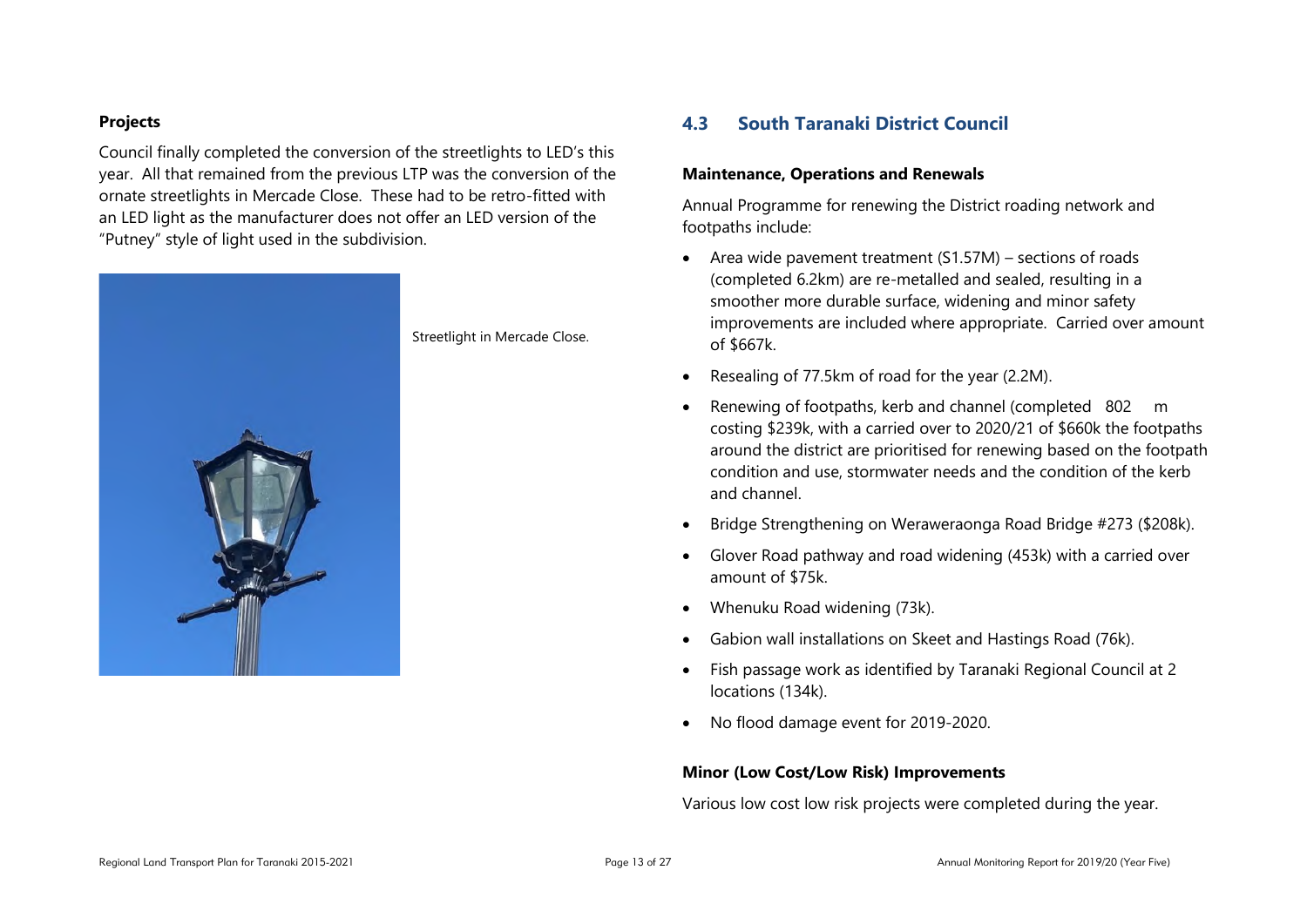- Sight benching work done on Upper Ball, Rotokare, Henson, Mataiwhetu, Matuku, Okahutiria, Rangitautau West, Rawhitiroa, Waiinu beach, Waitotara Valley and Weraweronga Roads. \$153K.
- Seal widening work done on Ngawhini, Lower Newall, Denby, Waitotara Valley, Upper Okotuku and Whenuku Roads. \$750K.
- Sign and Delineation improvement. \$55K.
- Pathway installation on Glover Road. \$245K.
- Road protection retaining wall on Skeet and Hastings Roads. \$77k.

#### **Projects**

The Nukumaru Station Road project is still ongoing and has been granted \$7.0m by the ready shovel project funding. Construction work is expected to be carried out in the 2020/2021 financial year.

The Rotokare Road intersection upgrade was constructed but it is in legal dispute. Final repair work to be decided by NZTA and Landfill's project party. Any further expenditure is covered by the landfill's project fund.

#### **Community Road Safety Programme**

Refer to attached report provided in Appendix C.

# <span id="page-13-0"></span>**4.4 Waka Kotahi NZ Transport Agency**

#### **Maintenance, Operations and Renewals**

During the 2019/20 year, a total of \$19.5M was spent on maintenance in the Taranaki State Highway Network. Over 78 lane kilometres of renewals (chipseal, Asphalt etc) was delivered at an approximate cost of \$6.7M. The result of the total maintenance spend saw an improvement in the

overall roughness (ride quality) of the network. The roughness levels in 2020 were below the 2015 levels meaning the road was smoother now compared with 2015.



|                                      | Length (lane<br>km) | Expenditure<br>(SM) |
|--------------------------------------|---------------------|---------------------|
| Thin Asphaltic Concrete              | 3.35                | \$1.5M              |
| <b>Structural Asphaltic Concrete</b> | 1.19                | \$1.4M              |
| Area wide pavement treatment         | 4.68                | \$2.0M              |
| Chipseal                             | 54.8                | \$1.3M              |
| Skid seal (SCRIM)                    | 14.2                | \$0.5M              |
| Total                                | 78.22               | \$6.7M              |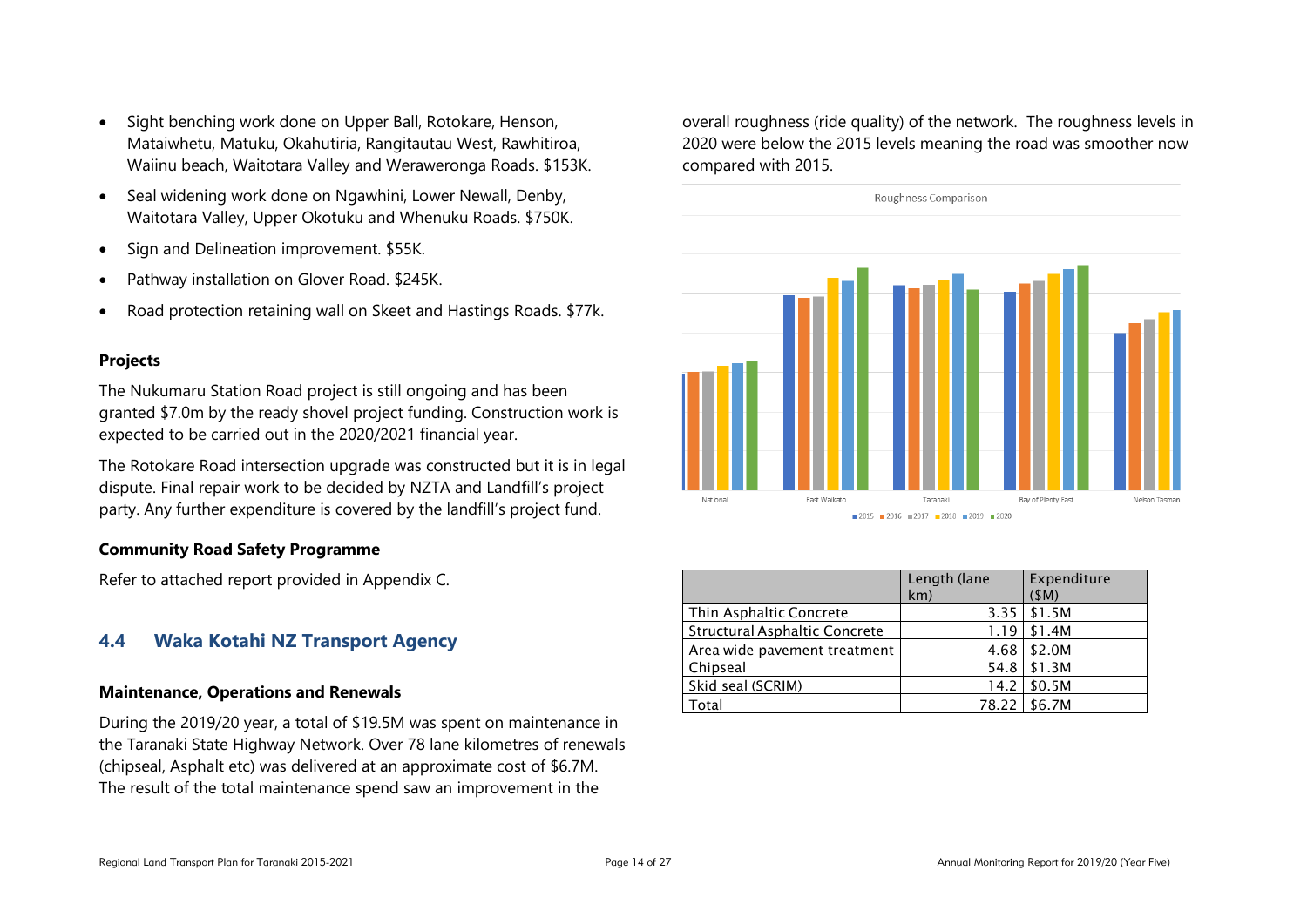#### **Minor (Low Cost/Low Risk) Improvements**

Waka Kotahi (WK) has completed a safety improvement work on SH44 Moturoa Shopping Centre. A half roundabout was built at the intersection of SH44, Lawry Street and South Road to provide a safe intersection for local traffic, freight traffic, public transport, cyclist and pedestrian.

WK is undertaking a range of resilience improvements along SH43 under LCLR scheme including two retaining wall sites this financial year. WK is also working on consents for three erosion protection sites on SH43.

WK has developed a plan to deliver projects to promote active modes funded under Walking & Cycling and Safety Improvements as below.

- Stratford Cycling Strategy identifies issues created by SH3 through Stratford township wide and busy SH with wide centre strip and few crossing opportunities. WK is undertaking pedestrian crossing improvements along SH3 in Stratford. It is currently at design stage close to be finalised. We are looking to construct two new pedestrian crossing and improving one or two existing crossings by the end of the financial year. This project is managed by SDC.
- NPDC has brought two missing cycling links into our attention. Funding has been secured for both sites and design work is being undertaken. This project is also looking at improving pedestrian crossing facility at Vickers Rd. We look forward to constructing both cycling/shared pathway next financial year. This project is managed by NPDC.
- SH44 Pedestrian Crossings Improvements at Calvert Rd, Bonithon Ave and near Mitre 10. They will be completed this financial year.
- Safety Improvement in Urenui to improve pedestrian experience. The Urenui residents raised concerns about the safety at the

pedestrian crossings at Urenui. One of the safety factors is speed. A SID sign was installed to encourage speed reduction when entering the town. WK is also working on improving pedestrian ramp for better pedestrian crossing experience across SH3.

### **Projects**

Waka Kotahi were unable to provide project updates specific to this report's reporting period (i.e. 1 July 2019 to 30 June 2020). Many of the updates provided below relate to the following financial year.

#### **SH43 The Forgotten World Highway**

- \$9.6m from the Provincial Growth Fund for sealing the 12km section of unsealed road through Tangarakau Gorge.
- \$13.45m from the regional package of the NZ Upgrade Programme for the remainder of the improvements set out in the business case plus two culvert replacements.
- Pohokura Culvert Bridge Work will begin in August to reinstate the road to two lanes at Pohokura by building a bridge over a damaged culvert, and will be completed early 2021.
- Sealing the Tangarakau Gorge Construction has been delayed as a result of additional requests relating to the consent application. Construction of first 2km due to start in early 2021. Design of the remaining 10km is underway.

#### **Emergency Works**

 SH43 Tunnel Hill: Design is underway for the permanent solution. Retaining wall to reinstate road and additional rock rip rap to retain upslope.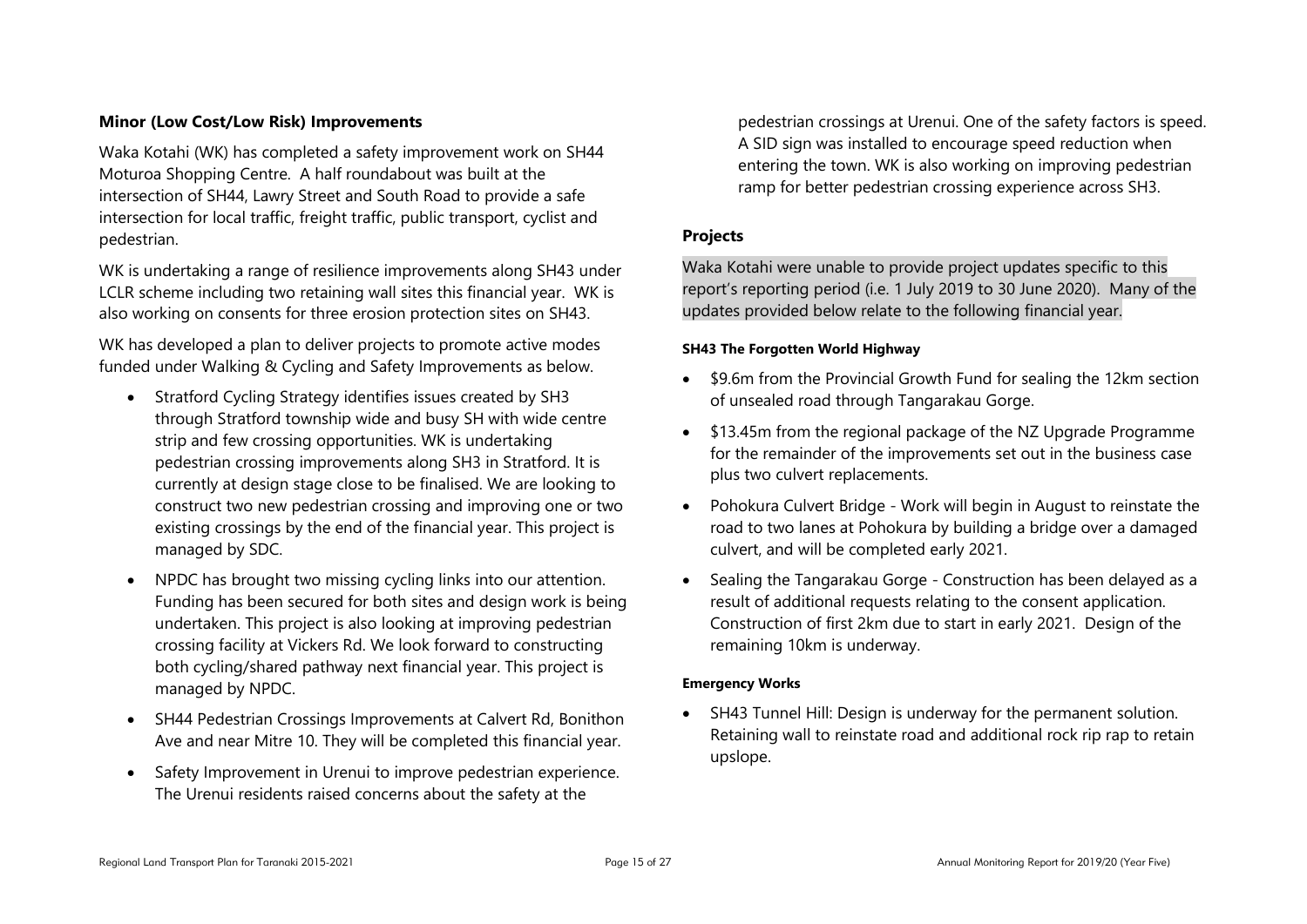- SH43 Hospital Hill: Retaining wall Substantial works to be completed by 30 November. Tidy up to be completed by Christmas 2020.
- SH43 Pohokura Culvert Structure partially completed, and Bailey bridge removed. Full completion by Christmas.
- SH43 West Otunui Consent granted. Realignment with programmed completion date March 2021.
- SH43 Tahora Saddle Design being finalised. Construction target for completion in April 2021.

#### **SH3 Mt Messenger Bypass**

Awaiting a determination from the High Court and final decisions on consents from the Environment Court.

Final decisions expected from the Environment and High Courts.

Expected construction starts but is dependent on gaining consents and landowner matters.

#### **SH3 Tongaporutu Intersection Improvements**

Construction contract awarded, construction to commence June 2021.

#### **SH3 Rapanui Passing Lane**

Construction contract awarded, construction to commence early December 2020.

#### **SH3 North – Awakino Gorge to Mt Messenger safety and resilience improvements**

Aiming to complete the Ladies Mile passing lane in December 2020.

Resilience improvements at Bexley Quarry South and Maikaikatea Station have been completed

#### **SH3 Waitara to Bell Block**

Pavement repairs are being undertaken prior to Christmas, so safety improvements including wide centrelines can be completed in early 2021.

Construction of De Havilland Dr and Princess St roundabouts scheduled to get underway late 2021, subject to designations and obtaining full implementation funding.

Current Project focus: Iwi partnering, reviewing stormwater options, commencing geotechnical investigations.

#### **SH3 New Plymouth to Hāwera**

\$1,970,000 was recently committed for design of proposed safety improvements from New Plymouth to Egmont Village including a rural roundabout at the Mangorei Road/SH3 intersection, an 8.65 km section of median barrier and intersection speed zones at Junction Street

Further funding is needed to complete the construction of the proposed safety improvements.

Speed management will also be considered as part of the safety improvements.

Investigations are scheduled to start during 2021 on additional sections of the New Plymouth to Hāwera corridor, including:

<span id="page-15-0"></span>SH3 Inglewood to Old Mountain Road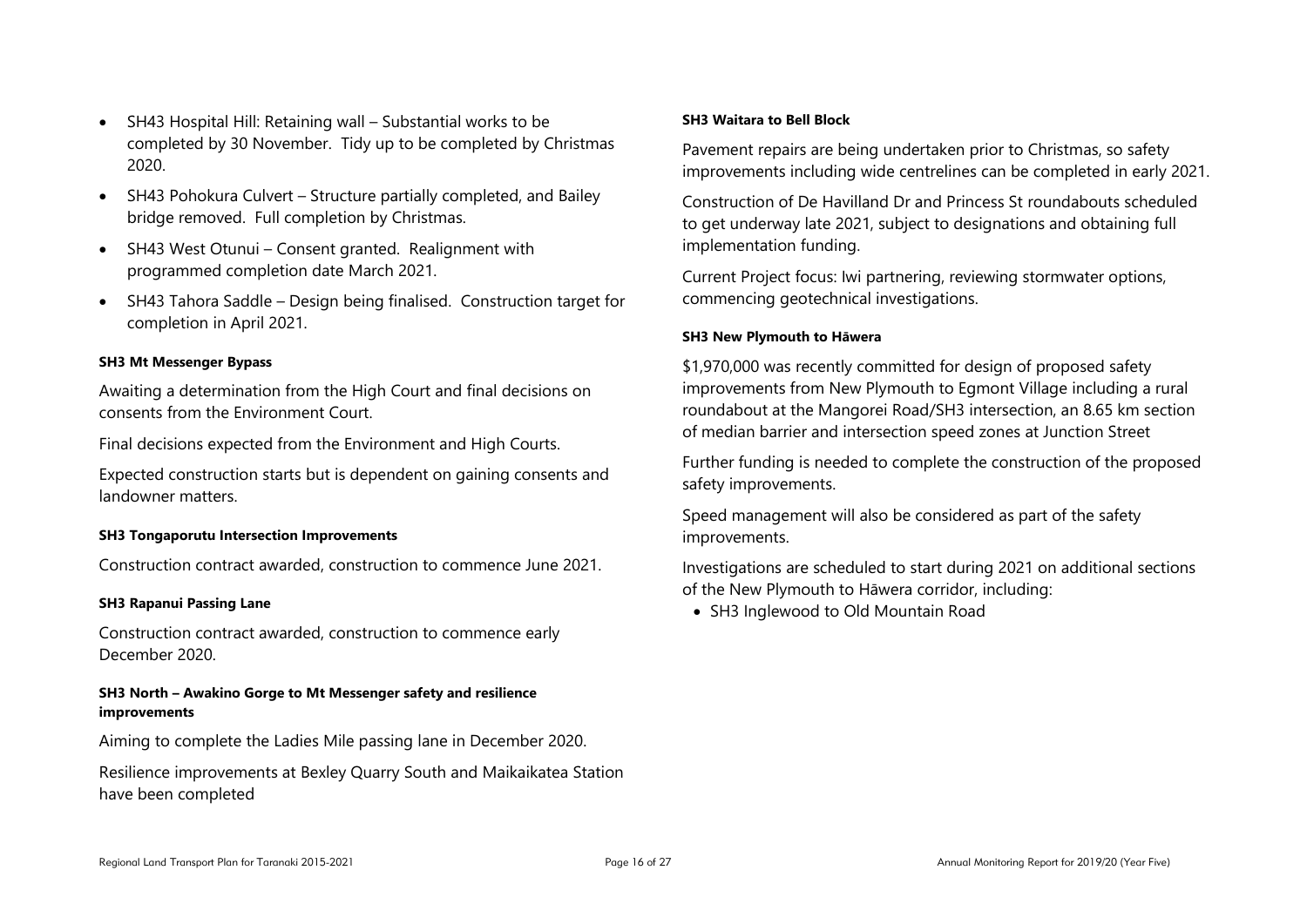# **4.5 Taranaki Regional Council – Regional Transport Planning**

The Taranaki Regional Council (TRC) continued to be active during the year on a wide range of land transport planning and associated advocacy, liaison and collaborative activities to advance the land transport needs of the region. Key activities undertaken during 2019/20 included:

- The TRC oversaw implementation of the revised RLTP (*Regional Land Transport Plan for Taranaki 2015/16–2020/21: Mid-term Review 2018/19-2020/21)* which was adopted in June 2018.
- **Three minor variation requests to the Plan were received and** processed by Council during the year (refer to Section 2).
- **The TRC continued its strong advocacy on many fronts with respect** to its land transport activities — particularly with regard to securing central government investment in regionally important state highway improvements as follows:
	- o Work continued on progressing the SH3 Awakino Gorge to Mt Messenger Programme. Through the Regional Transport Committee and as a participant in the State Highway 3 Working Party, there was a continued engagement with the NZ Transport Agency on the three projects within this Programme:
		- 1. Mt Messenger Bypass project
		- 2. Awakino Tunnel Bypass project
		- 3. Corridor-wide safety and resilience improvements
	- o Specific advocacy work also continued to secure improvements to the Forgotten World Highway (SH43), including sealing of the

remaining 12 kilometre section of unsealed state highway, which received Provincial Growth Fund support.

- Formal submissions in 2019/20 were made on the:
	- o Ministry of Transport's *2020-2030 Road Safety Strategy: Road to Zero* (August 2019)
	- o NZ Transport Agency's *Waitara to Bell Block speed review* (December 2019)
	- o Ministry of Transport's *Land Transport (NZTA) Legislation Amendment Bill* (February 2020)
	- o Ministry of Transport's *Government Policy Statement on Land Transport 2012* (May 2020)
- Support of the inter-regional cross-sector State Highway 3 Working Party continued. Just one Working Party meeting was held during the year, in September 2019, due to the impacts of COVID-19.
- The Council's *Regional Public Transport Plan (RPTP) for Taranaki 2014-2024* remained operative throughout the year. The RPTP describes the public transport services the Council proposes to provide in the region, and sets out a programme of action and associated policies. A review of the Plan was progressed during the year. 2019/20 saw the continuation of all the region's public transport services, as outlined below.

# <span id="page-16-0"></span>**4.6 Taranaki Regional Council – Public Transport**

The COVID-19 pandemic had a significant impact on most of the region's public transport services. Under the four Alert Levels varying levels of bus services were provided. Under Alert Level 4 for example, services were significantly reduced as the focus was on transporting essential workers and other passengers to essential services. Total Mobility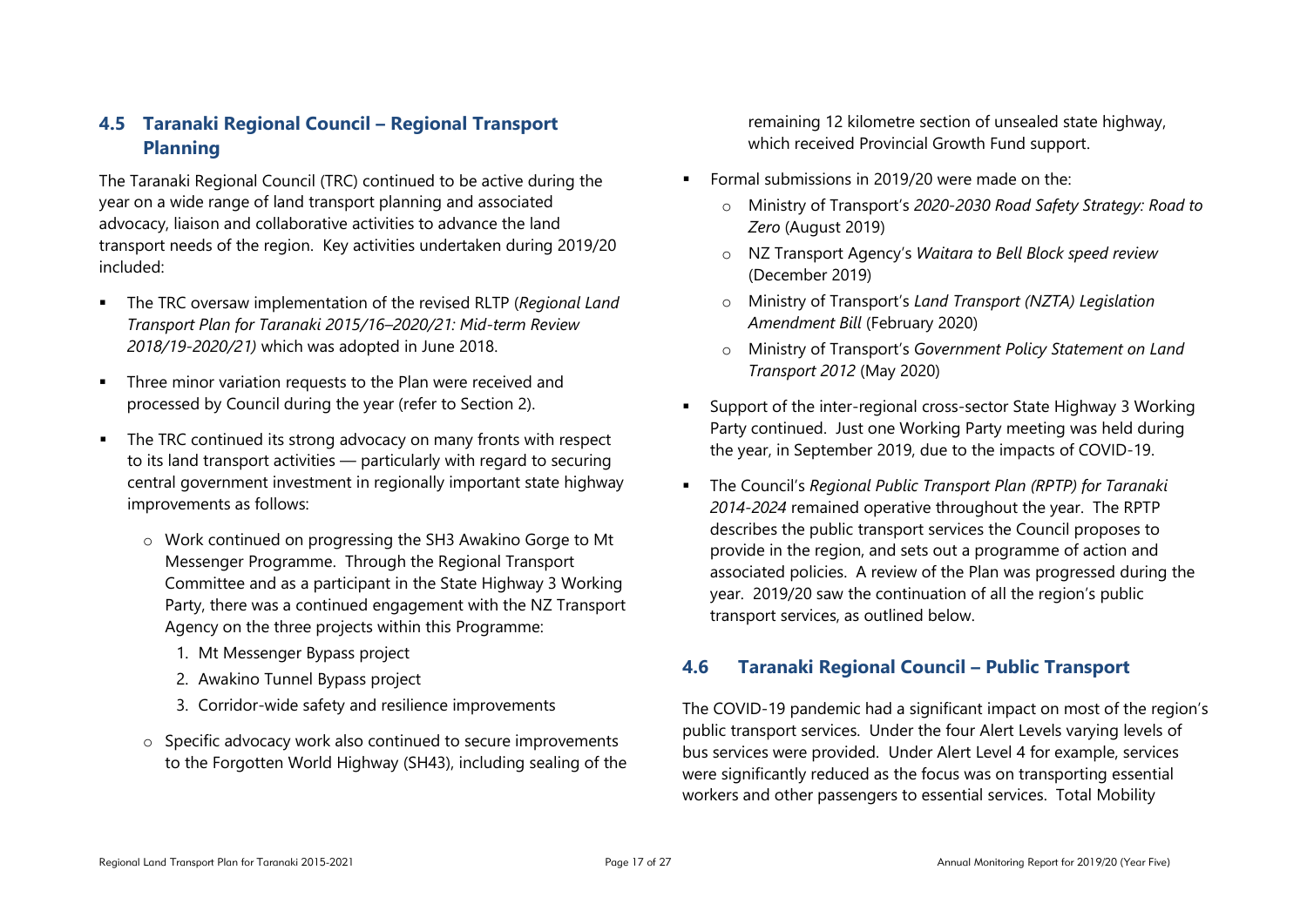services delivered by small passenger services e.g. taxis were less affected by COVID-19, due to the Government providing additional funding by covering the client's share of the trip cost, in contrast to Ironside Vehicle Society Inc that was far more impacted.

#### **Citylink**

The Citylink (New Plymouth, Waitara, Bell Block and Oakura) bus network recorded patronage of 510,212, a decrease of 17.5% (equivalent to 108,195 trips) in 2018/19.

#### **Connector**

The Connector (Hawera to New Plymouth) bus service recorded patronage of 25,072, a decrease of 13.4% (equivalent to 3,891 trips).

#### **Southlink**

Two of the three Southlink services recorded a drop in patronage compared to 2018/2019. The Opunake to New Plymouth service recorded an increase in patronage due to an operational change during the year to include picking up New Plymouth secondary school boarders returning home for weekends. This offset the negative impact of COVID-19. The results are shown in the table below.

#### **Southlink services patronage 2019/20**

| <b>Bus service</b>    | <b>Patronage</b> | % change from<br>2018/2019 |
|-----------------------|------------------|----------------------------|
| Waverley-Patea-Hawera | 1,028            | -18%                       |
| Opunake-Hawera        | 291              | $-33%$                     |
| Opunake-New Plymouth  | 992              | 22%                        |

#### **Total Mobility**

Total Mobility services continued to be provided throughout the region. Client numbers were 1,701 at year end, up 3.5% from 1,644 in 2018/19. Total trips numbered, 50,522 up 3% from 49,009 trips in 2018/19.

Ironside Vehicle Society continued to receive funding assistance for the provision of a passenger transport service for the transport disadvantaged. Trip numbers were 4,714 trips down 30% on the 6,753 trips recorded in 2018/19.

# <span id="page-17-0"></span>**5 Expenditure**

This section of the Monitoring Report focuses on **expenditure** to implement the works in the Programme of Activities outlined in Section 5 of the Plan.

A table is provided in Appendix B showing the breakdown of expenditure in the region by Activity Class and Organisation for 2019/20. It sets out the anticipated expenditure for the second three years of the Plan as requested in the revised RLTP, and the total expenditure that was actually approved as identified in the *NLTP 2018-21* (and subsequent variations). It notes what was spent during the first and second years of the Plan, and the resulting proportion of approved expenditure spent.

The figures were provided by staff of Waka Kotahi with reference to TIO. When viewing this data, reference should also be made to summaries provided by each organisation in Section 4.

The financial overview information provided in Appendix B demonstrates that overall, most of the Approved Organisations have spent about two thirds (approximately 66%) of their approved 3-year allocation. This provides a very broad indication that they are largely on track to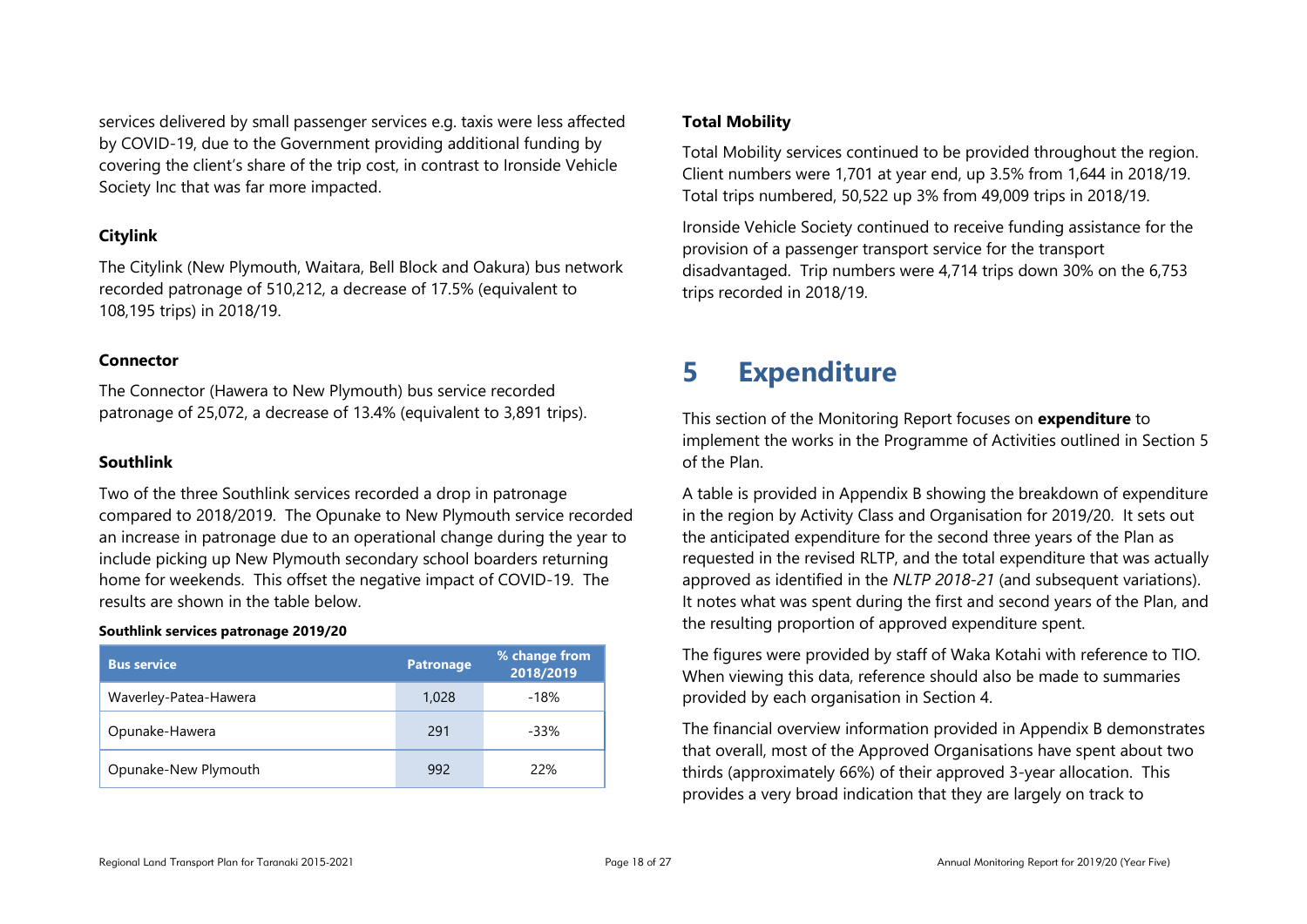complete their intended programme of activities over the three year NLTP. The clear exception to this is Waka Kotahi, who have only spent 47% of their approved allocation. Given that the state highway programme accounts for a large proportion of the total expenditure in the region, this has significantly lowered the regional percentage of approved allocation spent.

It should be noted that whereas most maintenance and other 'business as usual' activities like public transport are relatively constant throughout the period of the Plan, large improvement activities such as those on SH3 at Mt Messenger or from Waitara to Bell Block are not.

The following provides an explanation of those Activity Classes which, in terms of proportion of spending of approved expenditure, are significantly less than or greater than the general 'two-thirds' proportion of spending:

- **Walking and Cycling Improvements** Only 25% of the approved expenditure was spent in this Activity Class by the end of June 2020, comprising of NPDC (33%) and NZTA (21%). For NPDC, a key project was deferred for improved design. For NZTA the reasons for this are unclear, though it may be that dates were not properly aligned within TIO, as Waka Kotahi advise "completion of New Plymouth City Cycling & Walking Improvements activity in 2018/19. This was a 8 year programme of work commencing in 2011/12 totalling \$2.265M"
- **Public Transport** The amount spent (78%) was higher than anticipated due to the drop in bus fare revenue resulting from the Alert Level restrictions put in place to combat the COVID-19 pandemic.
- **State Highway Improvements** The lower than anticipated spend in this area (48%) is primarily due to delays with consenting the SH3 Mt Messenger Bypass. Forecast expenditure has been delayed until final decisions of consents before the Environment Court.

 **Regional Improvements** — With only 9% of approved expenditure for the 3-year period having been spent by the end of the second year of the programme, this is clearly a significant area of underspend. Most of the funding for the SH3 Waitara to Bell Block project is from this Activity Class, with the majority of the physical works not yet having started. It is important to note that activities are funded through this Activity Class only if assigned to it by the NZ Transport Agency during the moderation processes of the NLTP. It is therefore not possible to show anticipated, approved or proportional spend in a meaningful way, as this can be an area of great change throughout the year. However, the length of time it has taken to progress this crucial project to construction has been a source of much frustration for the Taranaki community.

# <span id="page-18-0"></span>**6 Summary**

This Annual Monitoring Report provides an update on the *Regional Land Transport Plan for Taranaki: Mid-term Review 2018/19-2020/21* for the **2019/20** financial year, which covers the period from 1 July 2019 to 30 June 2020. This being the second year of the Plan as revised by the midterm review (during 2017/18) for the 2018/19-2020/21 period, though the fifth year of the Plan overall.

Note that for ease and consistency with the three-yearly planning and funding cycles of councils' Long Term Plans and the NZTA's National Land Transport Programme, the Programme component of the Plan shows just the final three-years of the six-year Plan.

Overall, most of the Approved Organisations in Taranaki made fairly good progress towards achieving their planned activities during the second year of the new programme. Less progress than hoped for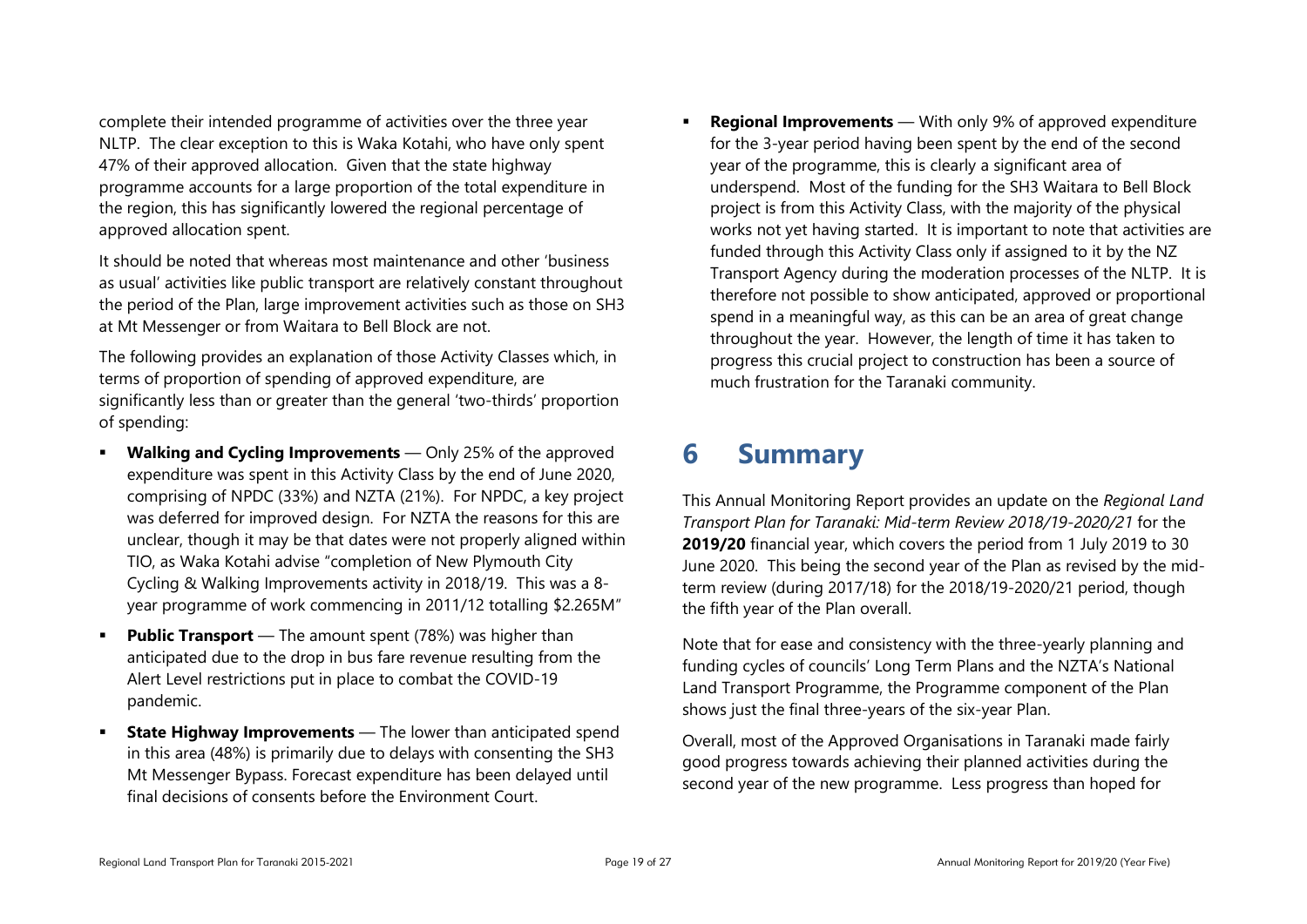occurred on a range of state highway improvement projects for a variety of reasons, not all of which were clear. However, the SH44 Moturoa safety improvements were largely completed during the year, with a halfroundabout central to the changes.

The most significant event during the year was the COVID-19 pandemic which had wide-ranging impacts on all aspects of the land transport system, from changing travel-work patterns, to stopping all works but those most essential for safety. Sites and projects were largely locked down and stopped operating throughout Alert Level 4 (26 March to 27 April 2020), and some throughout Level 3 also. Other than delays to the completion of projects and road maintenance (some of which had to be deferred to the following summer construction season), the financial impacts of the pandemic will continue to be far-reaching.

While there were no major storm events for the year, various minor events did occur which required attention, along with completing some reinstatement works on SH43 from the particularly damaging June 2015 storm event.

Progress continued on the important works to improve SH3 north, primarily through the 3-pronged SH3 Awakino Gorge to Mt Messenger programme:

 Corridor-wide safety and resilience improvements – with the smaller items completed in 2018/19, larger improvements within this project started to progress during the 2019/20 year. This included construction on a passing lane at Ladies Mile; along with preimplementation work for Tongaporutu Intersection Improvements and the Rapanui Passing Lane.

- Mt Messenger Bypass construction, which was originally hoped to begin in late 2018, continued to be delayed throughout the year due to ongoing resource consent appeals.
- Awakino Tunnel Bypass construction started in October 2019 and is expected to be complete by the middle of 2021. No work was undertaken during 26 March 2020 to 27 April

The SH3 Waitara to Bell Block project has been the RLTP's highest ranked priority since April 2015, due to the significant safety issues on this important corridor. The project (which has been variously combined or separated out into a suite of improvements over the years) continued to cause frustration due to a perceived lack of progress with implementing solutions, with only very minor physical improvement works undertaken during 2019/20.

The positive development to make footpath maintenance and renewals eligible for co-funding (previously not eligible for any FAR support), saw some districts increase their work in this area which will have positive benefits for accessibility and active modes within the region.

Three formal variations to the Plan were processed during the year.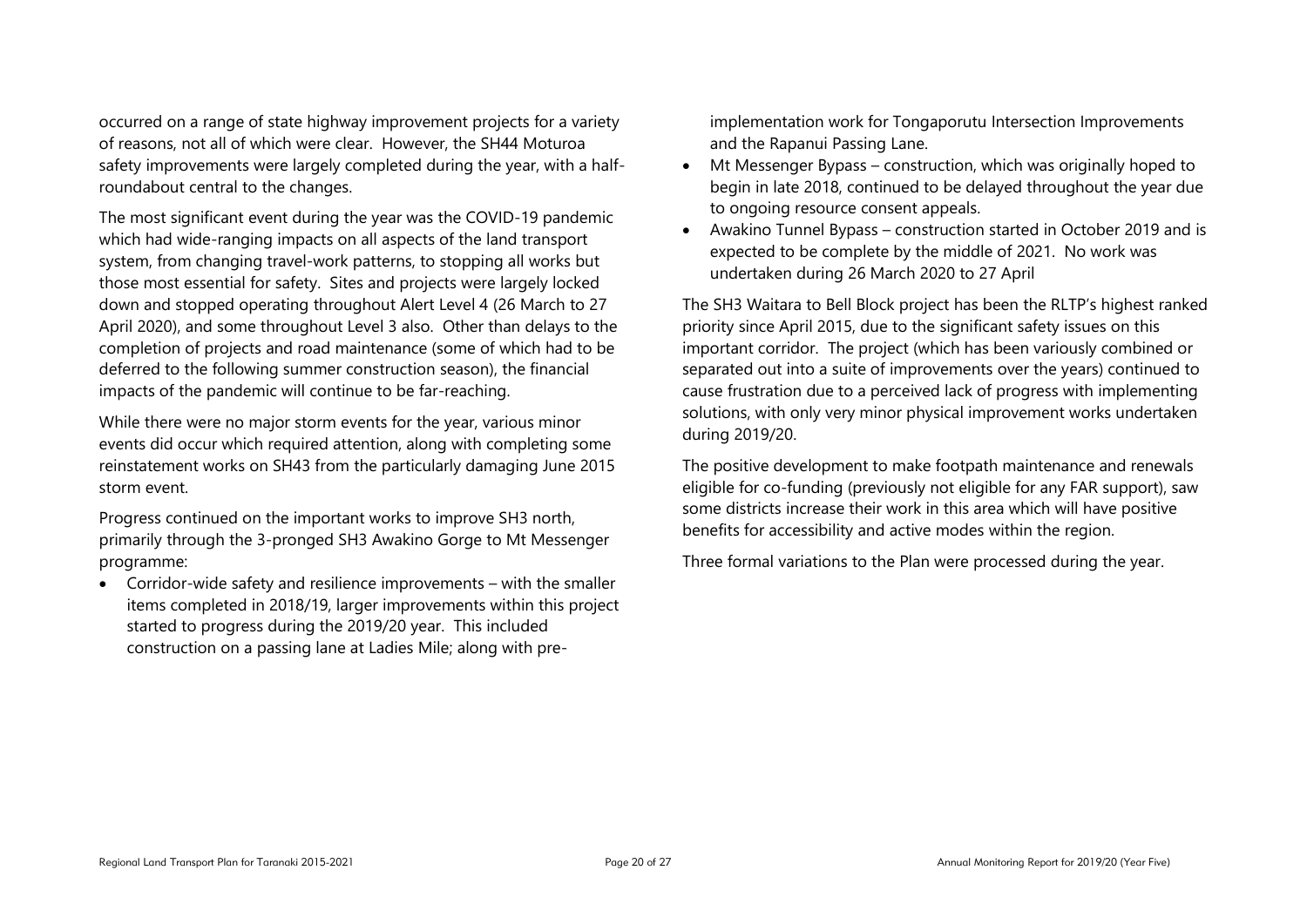# <span id="page-20-0"></span>**Appendix A — Outline of progress on regionally significant activities**

| <b>Project</b>                                                                                                                                                                                                                                                                                                                   | Org.        | Phase(s), funding sources &<br>expected timeframes                                                               | Regional<br><b>Priority</b> | Link to<br>policies <sup>2</sup>       | Outline of progress during 2019/20 financial year. <sup>3</sup>                                                                                                                                                                                                                                                                                                                                                                                                                                                                                                                                   |  |  |  |
|----------------------------------------------------------------------------------------------------------------------------------------------------------------------------------------------------------------------------------------------------------------------------------------------------------------------------------|-------------|------------------------------------------------------------------------------------------------------------------|-----------------------------|----------------------------------------|---------------------------------------------------------------------------------------------------------------------------------------------------------------------------------------------------------------------------------------------------------------------------------------------------------------------------------------------------------------------------------------------------------------------------------------------------------------------------------------------------------------------------------------------------------------------------------------------------|--|--|--|
| Waitara to Bell Block Route Improvements: SH3/3A to Waitara<br>Investigate and implement the preferred safety improvements as identified<br>in the Programme BC for this section of SH3                                                                                                                                          | NZTA        | Pre-implementation &<br>Implementation<br>• N Funds                                                              | -1                          | $S1-S3$<br>$A1-A3$                     | SH3 W2BB project is at the detailed design stage. This is a collaboration<br>between Waka Kotahi and the New Plymouth District Council, with design<br>inputs also being sought from iwi.                                                                                                                                                                                                                                                                                                                                                                                                         |  |  |  |
| Waitara to Bell Block Route Improvements: Bell Block to SH3/3A<br>Investigate and implement the preferred safety improvements as identified<br>in the Programme BC for this section of SH3                                                                                                                                       | <b>NZTA</b> | • State Highway Improvements AC                                                                                  | $\mathbf{1}$                | $S1-S3$<br>$A1-A3$                     | We are progressing designs for Airport Drive, Princess Street, SH3A and<br>Waitara.<br>An early safety improvements package has been designed and safety audited                                                                                                                                                                                                                                                                                                                                                                                                                                  |  |  |  |
| <b>SH3 Waitara to Bell Block Safer Corridor</b><br>This project seeks to reduce the severity and frequency of crashes to<br>reduce deaths and serious injury.                                                                                                                                                                    | NZTA        | • Detailed BC, Pre-implementation<br>& Implementation<br>• N Funds                                               | $\mathbf{1}$                | $S1-S3$<br>$A1 - A3$                   | for construction. Physical works will get underway by the end of the year. Work<br>includes creating a wide centreline between Bayley street and Richmond Road<br>to reduce the risk of head on crashes, and the removal of the westbound<br>passing lane. A wide centreline will be created in place of the passing lane.                                                                                                                                                                                                                                                                        |  |  |  |
| <b>Corbett Road/SH3 I/S Improvements</b><br>To reduce the severity and frequency of crashes to reduce deaths and<br>serious injury.                                                                                                                                                                                              | <b>NZTA</b> | <b>State Highway Improvements AC</b>                                                                             | $\mathbf{1}$                | $S1-S3$<br>$A1-A3$                     | Road surface repairs will also be carried out and new line marking, and rumble<br>strips installed.                                                                                                                                                                                                                                                                                                                                                                                                                                                                                               |  |  |  |
| <b>SH3/Princess Street Intersection Improvements</b><br>To reduce the severity and frequency of crashes to reduce deaths and<br>serious injury.                                                                                                                                                                                  | <b>NZTA</b> |                                                                                                                  | $\mathbf{1}$                | $S1-S3$<br>$A1-A3$                     |                                                                                                                                                                                                                                                                                                                                                                                                                                                                                                                                                                                                   |  |  |  |
| <b>Mangati Road/SH3 Intersection Improvements</b><br>To reduce the severity and frequency of crashes to reduce deaths and<br>serious injury.                                                                                                                                                                                     | <b>NZTA</b> |                                                                                                                  | $\mathbf{1}$                | $S1-S3$<br>$A1 - A3$                   |                                                                                                                                                                                                                                                                                                                                                                                                                                                                                                                                                                                                   |  |  |  |
| <b>Airport Drive Improvements</b><br>Realign Airport Drive and establish a new improved intersection with<br>SH3. Thereby addressing a significant safety issue, unlocking<br>residential growth opportunities in a high growth district and<br>providing a better connection to the airport for tourism and economic<br>growth. | NPDC        | Detailed BC & Construction<br>N & L Funds<br>Local Road Improvements AC                                          | $\mathbf{1}$                | $G1-G3$<br>$S1-S3$<br>R <sub>2</sub>   | This project is tied up with the NZTA SH3 Waitara to Waitara safety<br>Improvements and the realignment of Airport Drive to De Havilland Drive. The<br>design phase is in progress, with physical works expected to occur in 2021/22.                                                                                                                                                                                                                                                                                                                                                             |  |  |  |
| SH3/3A Hawera to New Plymouth Corridor Improvements<br>This corridor was identified as priority for investment and identified as<br>a priority corridor for the Safe Roads team.                                                                                                                                                 | NZTA        | · Pre-implementation,<br>Implementation & Property<br>• N Funds<br>State Highway Improvements AC                 | $\overline{c}$              | $S1-S3$<br>$A1-A3$                     | This project effectively disappeared from view during the period of this report,<br>with no explanation from NZTA.                                                                                                                                                                                                                                                                                                                                                                                                                                                                                |  |  |  |
| <b>Keeping New Plymouth Moving and Growing</b><br>Further exploring identified problems, including modelling NP's<br>transportation network to understand the issues faced today and<br>those that will be exacerbated with growth.                                                                                              | NPDC        | Programme BC<br>N & L Funds<br>Investment Management AC                                                          | 3                           | $11 - 12 S1 -$<br>R1-R2<br>$F1-F2$     | The Network Operating Plan for NP has been completed and its output report<br>S2 A1-A3 provided a list of improvement projects to be considered for NPDC local roads,<br>NZTA state highways and TRC public transport.<br>Council have recommenced the production of an Integrated Transportation<br>Strategic Plan for NP and it's expected to take 18 months to complete.                                                                                                                                                                                                                       |  |  |  |
| <b>LED Streetlight Conversion</b><br>To convert the existing SOX/SON streetlight stock to LED streetlights,<br>thereby reducing maintenance and renewal costs, including power<br>charges.                                                                                                                                       |             | $NPDC$ $\bullet$ Construction<br>N & L Funds<br>• Local Road Improvements AC                                     | 4                           | E <sub>1</sub><br>S <sub>3</sub><br>A1 | The street lighting conversion to LED is practically completed, and achieved<br>54% savings in electricity usage.                                                                                                                                                                                                                                                                                                                                                                                                                                                                                 |  |  |  |
| <b>SH3 Urenui to Uruti Safety Management</b><br>This project seeks to reduce the severity and frequency of crashes to<br>reduce deaths and serious injury.                                                                                                                                                                       | NZTA        | Detailed BC, Pre-implementation<br>& Implementation<br>$\blacksquare$ N Funds<br>• State Highway Improvements AC | 5                           | $S1-S3$<br>$A1-A3$                     | SH3 Te Mahoe Rd - Ngapapa St Safe Networks Programme (SNP) project<br>which is underway currently. This Safe Corridors and Speed Management in<br>this tools.                                                                                                                                                                                                                                                                                                                                                                                                                                     |  |  |  |
| <b>SH3 Inglewood to Hawera Safer Corridor</b><br>This project seeks to reduce the severity and frequency of crashes to<br>reduce deaths and serious injury.                                                                                                                                                                      | NZTA        | Detailed BC, Pre-implementation<br>& Implementation<br>$\blacksquare$ N Funds<br>• State Highway Improvements AC | 5                           | $S1-S3$<br>$A1-A3$                     | Safe Roads reviewed the whole length of SH3 from Hawera to New Plymouth<br>and identified some treatments on this route. The management of this review<br>has now moved to the Safe Networks Programme (SNP) as part of the Road to<br>Zero (R2Z) strategy.                                                                                                                                                                                                                                                                                                                                       |  |  |  |
|                                                                                                                                                                                                                                                                                                                                  |             |                                                                                                                  |                             |                                        | SNP has further reviewed the route and aligned it with the guidance in the R2Z<br>strategy. The Egmont Village to New Plymouth was put into 2021-2024 NLTP<br>as a priority as it deals with the highest risk section of SH3 on the route and<br>includes the Mangorei Road intersection, which has increased in risk over the<br>last few years. The remaining section have been scheduled for future NLTPs at<br>this stage and includes centreline barrier and roundabout treatments in<br>support. More detail on both the timing and individual projects are not<br>available at this stage. |  |  |  |
| Committed projects substantially continued over from the previous 3 year period                                                                                                                                                                                                                                                  |             |                                                                                                                  |                             |                                        |                                                                                                                                                                                                                                                                                                                                                                                                                                                                                                                                                                                                   |  |  |  |

| <b>SH3 Awakino Gorge to Mt Messenger Corridor</b>                    | <b>NZTA</b> | $\vdash$ C Funds & N Funds | ΝA | S1, S3, | Aiming to complete the Ladies Mile passing lane in December 2020.  |
|----------------------------------------------------------------------|-------------|----------------------------|----|---------|--------------------------------------------------------------------|
| To provide improved safety, freight efficiency and resilience on SH3 |             | Implementation             |    | S4, F1, | Construction contract for the Rapanui passing lane and Tongaporutu |
| between Mt Messenger and Awakino Gorge. The project is Crown         |             |                            |    | $G1-G3$ | Intersection improvements awarded in November.                     |
| appropriated under the ARRP.                                         |             |                            |    | R1-R2   |                                                                    |

| <b>SH3 Mt Messenger Bypass</b><br>Bypass of the existing winding road alignment at Mt Messenger on<br>State Highway 3 between Hamilton and New part-funded by the<br>Crown as part of the Governments Accelerated Regional Roading<br>Programme, and part-funded by the NLTP.     | <b>NZTA</b> | Pre-Implementation &<br>Implementation<br>$\blacksquare$ C Funds<br>• State Highway Improvements AC | <b>NA</b> | S1, S3,<br>S4, F1<br>$G1-G3$<br>R <sub>1</sub> -R <sub>2</sub> | Awaiting a determination from the High Court and final decisions on consents<br>from the Environment Court.<br>Expected construction start is December 2021 but is dependent on gaining<br>consents and landowner matters.                                                                          |
|-----------------------------------------------------------------------------------------------------------------------------------------------------------------------------------------------------------------------------------------------------------------------------------|-------------|-----------------------------------------------------------------------------------------------------|-----------|----------------------------------------------------------------|-----------------------------------------------------------------------------------------------------------------------------------------------------------------------------------------------------------------------------------------------------------------------------------------------------|
| <b>Nukumaru Station Road Extension</b><br>A new 6km road extension from Nukumaru Station Road to Waiinu Beach<br>Road, Waitotara, to provide resilient alternative access following severe<br>flood damage to the Limeworks Bridge. Includes upgrading of rail level<br>crossing. | <b>STDC</b> | L Funds & N Funds<br>• Local Road Improvements AC                                                   | <b>NA</b> | $S1-S4$                                                        | Construction work is expected to be carried out in 2020/21 financial year. STDC<br>has managed to secure \$7m from the government as a ready shovel project.<br>The delay is due to property owner appealing the purchase of property for the<br>road construction.                                 |
| <b>Regional Consortium Interim Ticketing Solution</b><br>Regional consortium of nine councils procuring new integrated bus<br>ticketing system.                                                                                                                                   | <b>TRC</b>  | ■ Public Transport<br>■ L Funds & N Funds<br>• Public Transport AC                                  | <b>NA</b> | A1, E1                                                         | A revised deployment schedule has been developed. On-bus ticketing<br>machines installation has been completed in Invercargill, Otago and is<br>progressing in Waikato. The Bee Card website is now live for Invercargill City<br>Council (ICC) and Waikato Regional Council (WRC). ICC and WRC are |

 $2$  Refer to Table 1 for an explanation of the abbreviations used in this column for regional policies

<sup>3</sup> Waka Kotahi were unable to provide project updates specific to this report's reporting period (i.e. 1 July 2019 to 30 June 2020). Many of the updates provided therefore actually relate to the following financial year.

 $\overline{a}$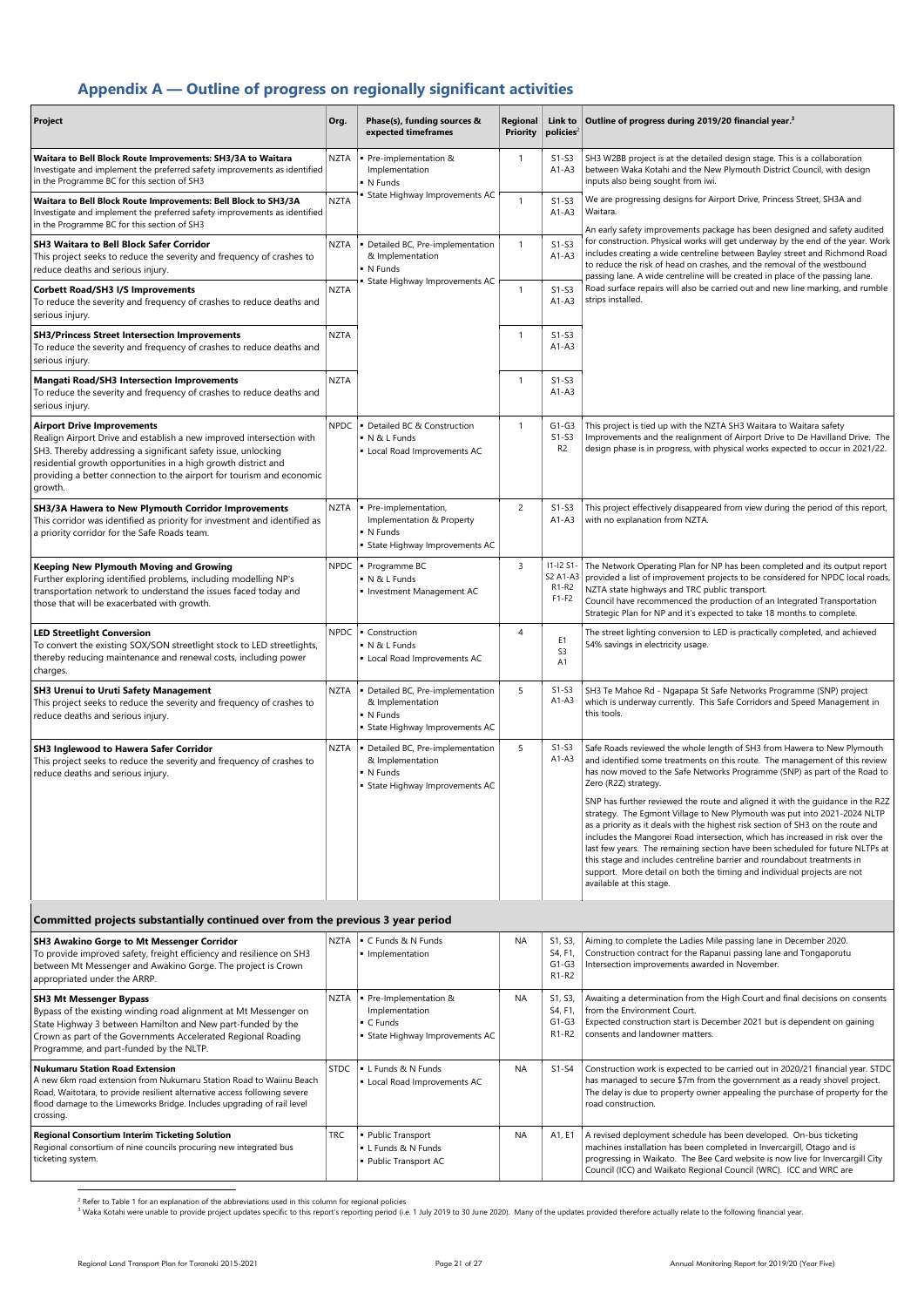| <b>Project</b>                                                                                                                                                                                                       | Org.                 | Phase(s), funding sources &<br>expected timeframes | Regional<br><b>Priority</b> | <b>Link to</b><br>policies <sup>2</sup>    | Outline of progress during 2019/20 financial year. <sup>3</sup>                                                                                                                                                                                                                                                                                                                                                                             |
|----------------------------------------------------------------------------------------------------------------------------------------------------------------------------------------------------------------------|----------------------|----------------------------------------------------|-----------------------------|--------------------------------------------|---------------------------------------------------------------------------------------------------------------------------------------------------------------------------------------------------------------------------------------------------------------------------------------------------------------------------------------------------------------------------------------------------------------------------------------------|
|                                                                                                                                                                                                                      |                      |                                                    |                             |                                            | scheduled to go live in mid and late June respectively. Taranaki is schedule to<br>go live in mid-September 2020.                                                                                                                                                                                                                                                                                                                           |
| <b>Surfacing SH43</b><br>A streamlined Business Case to determine the feasibility for investing in the<br>sealing of the remaining 12km of unsealed state highway through the<br>Tangarakau Gorge.                   | <b>NZTA</b>          | · Single-Stage Business Case<br>• N Funds          | NA                          | G1, G3                                     | Construction has been delayed as a result of additional requests relating to the<br>consent application.<br>Construction of first 2km due to start in early 2021.<br>Design of the remaining 10km is underway.                                                                                                                                                                                                                              |
| Projects included in the RLTP as a result of a formal Plan Variation                                                                                                                                                 |                      |                                                    |                             |                                            |                                                                                                                                                                                                                                                                                                                                                                                                                                             |
| Rail-crossing gates, Weymouth Rd, NP<br>NPDC and KiwiRail to install automatic gates at the crossing following a<br>safety review.                                                                                   |                      | $NPDC$ $\bullet$ N Funds<br>Implementation         | <b>NA</b>                   | S3, S4,<br>G <sub>2</sub> , A <sub>3</sub> | Completed in November 2018.                                                                                                                                                                                                                                                                                                                                                                                                                 |
| Taranaki State Highway LED lighting<br>Stock of ageing streetlights to be converted to LED on the state highway<br>network.                                                                                          | <b>NZTA</b>          | • N Funds<br>· Implementation                      | <b>NA</b>                   | E1, F1                                     | Waka Kotahi is currently updating RAMM Data base for lighting assets. Once<br>complete Waka Kotahi will better understand the scale of the project.                                                                                                                                                                                                                                                                                         |
| <b>Coastal pathway extension to Waitara</b><br>To enable the coastal pathway active mode network to be extended and<br>link Waitara through to New Plymouth, safely away from SH3.                                   |                      | NPDC   = 2018-2020<br>L Funds & N Funds            | NA                          | E1, F1                                     | The pre-implementation single-stage business case phase is in progress and<br>should be completed this 2020/21 financial year, including defining the route<br>of the pathway.<br>The physical works are currently programme to commence in the 2021/24<br>RLTP period.                                                                                                                                                                     |
| <b>Implementing the Speed Management Guide on Taranaki State</b><br><b>Highways</b><br>Design and undertake improvements to high-risk areas identified in the<br>Taranaki State Highway Speed Management Guide.      | <b>NZTA</b>          | • N Funds                                          | <b>NA</b>                   | $S1-S3$                                    | Currently in internal review stage for SH45 and SH3 New Plymouth to Egmont<br>Village.                                                                                                                                                                                                                                                                                                                                                      |
| <b>Ahititi Stock Effluent Facility upgrade</b><br>Design and build a new receiving facility for in-transit stock truck effluent<br>at the current Ahititi site on SH3, and decommission the existing pond<br>system. | NZTA/<br><b>NPDC</b> | N Funds & L Funds                                  | <b>NA</b>                   | G1. G3,<br>S1                              | Waka Kotahi have taken on the design and construction work for this site.<br>Funding has been approved and we are working through the requirements for<br>the decommissioning of the ponds, as well as determining the most<br>appropriate location for the tank. Work is due to start in Feb 2021.                                                                                                                                         |
| <b>Brecon Road Extension</b><br>The extension will connect Brecon Rd North and Brecon Rd South with a<br>new link road and two bridges, one over the Patea River and another over<br>the Paetahi Stream.             | <b>SDC</b>           | C Funds & L Funds                                  | <b>NA</b>                   | A1, R1                                     | I2, S1-S3, SDC was un-successful with a bid to secure funding from the Crown<br>Investment Partners as a "shovel ready" economic stimulus project. The next<br>step is for SDC to work closely with Waka Kotahi to follow the Investment<br>Decision Management Framework process for the development of a Business<br>Case for national funding in a future NLTP. At this stage SDC is considering the<br>2024-2034 NLTP for this project. |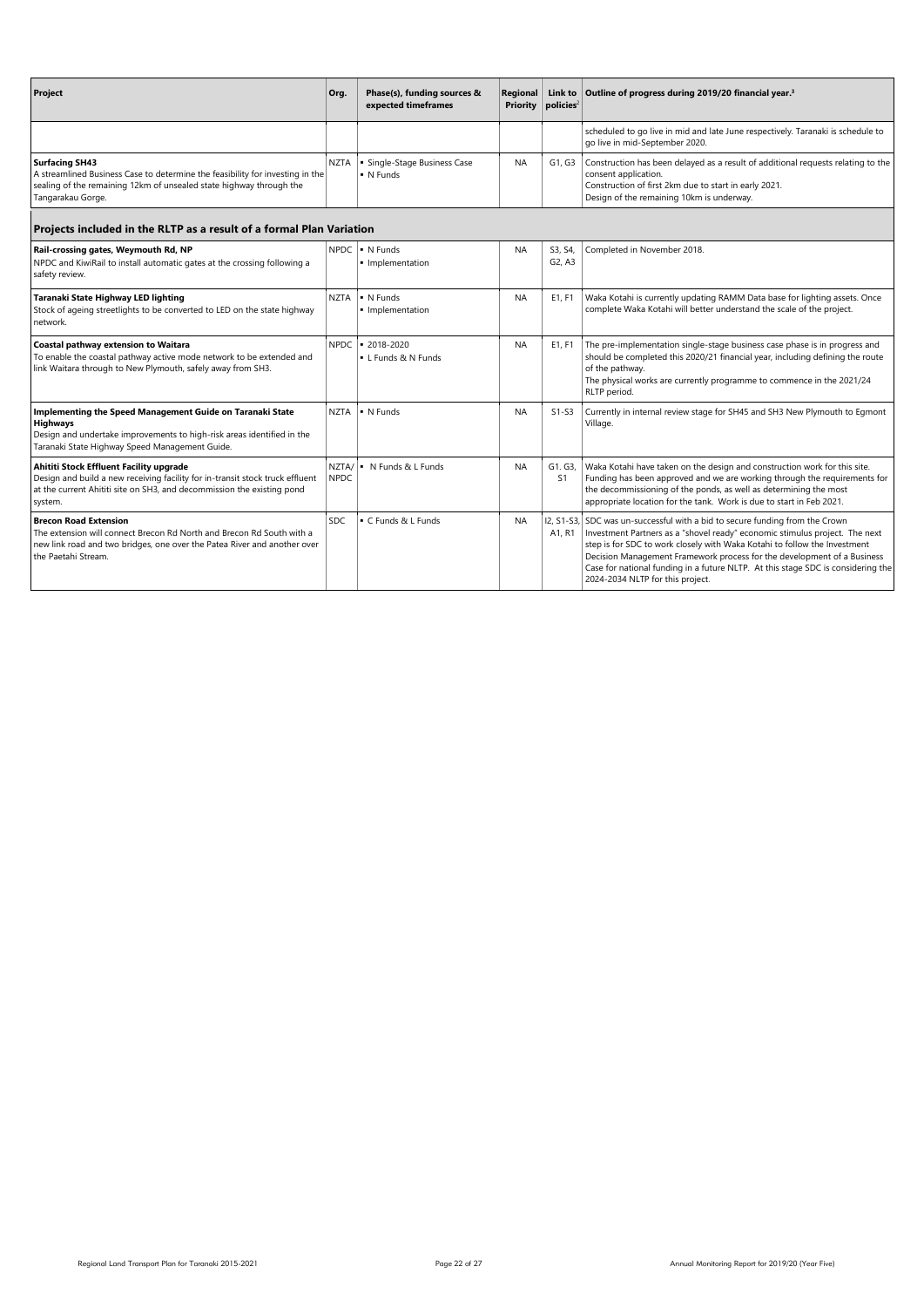# <span id="page-22-0"></span>**Appendix B — Total RLTP Expenditure in Taranaki by Activity Class for 2019/20**

<sup>1</sup> Meaning: This is the actual expenditure in this activity class between 1 July 2019 and 30 June 2020, being the fifth year of the Plan and the second year of this Programme (including both NLTF Share and Local Share).

<sup>2</sup> Meaning: Total Anticipated Expenditure for 2018-21 as requested via the *Regional Land Transport Plan for Taranaki: Mid-term Review* in June 2018 (not including subsequent variation requests).

| <b>Activity Class</b>                                 | <b>Total Expenditure</b>                                                                     | <b>NPDC</b>                  | <b>SDC</b>                 | <b>STDC</b>         | <b>TRC</b>                 | <b>NZTA</b>                  | <b>Total</b>                 |
|-------------------------------------------------------|----------------------------------------------------------------------------------------------|------------------------------|----------------------------|---------------------|----------------------------|------------------------------|------------------------------|
|                                                       | Actual in 2018/19 (Year 1)                                                                   | \$22,947                     | \$0                        | \$0                 | \$112,161                  | \$0                          | \$135,108                    |
|                                                       | Actual in 2019/20 (Year 2) <sup>1</sup>                                                      | \$345,342                    | \$0                        | \$0                 | \$156,209                  | \$0                          | \$501,551                    |
|                                                       | Actual in 2020/21 (Year 3)                                                                   | \$0                          | \$0                        | \$0                 | \$0                        | \$0                          | \$0                          |
| Investment management                                 | Anticipated 3-year expenditure <sup>2</sup>                                                  | \$527,000                    | \$0                        | \$0                 | \$553,121                  | \$0                          | \$1,080,121                  |
|                                                       | NZTA approved 3-year allocation <sup>3</sup><br>Actual spent during 3-year Programme         | \$527,000<br>\$368,289       | \$0<br>\$0                 | \$0<br>\$0          | \$553,121<br>\$268,370     | \$0<br>\$0                   | \$1,080,121<br>\$636,659     |
|                                                       | Percentage of approved allocation spent <sup>4</sup>                                         | 70%                          | 0%                         | 0%                  | 49%                        | 0%                           | 59%                          |
|                                                       | Actual in 2018/19 (Year 1)                                                                   | \$11,057                     | \$0                        | \$680,072           | \$0                        | \$0                          | \$691,129                    |
|                                                       | Actual in 2019/20 (Year 2) <sup>1</sup>                                                      | \$4,625                      | \$0                        | \$676,790           | \$0                        | \$0                          | \$681,415                    |
|                                                       | Actual in 2020/21 (Year 3)                                                                   | \$0                          | \$0                        | \$0                 | \$0                        | \$0                          | \$0                          |
| Road safety promotion and<br>demand management        | Anticipated 3-year expenditure <sup>2</sup>                                                  | \$24,707                     | \$0                        | \$1,965,000         | \$0                        | \$0                          | \$1,989,707                  |
|                                                       | NZTA approved 3-year allocation <sup>3</sup>                                                 | \$24,707                     | \$0                        | \$1,965,000         | $$0$$                      | \$0                          | \$1,989,707                  |
|                                                       | Actual spent during 3-year Programme                                                         | \$15,682                     | \$0                        | \$1,356,862         | $$0$$<br>$\mathbf{0}$      | \$0<br>0%                    | \$1,372,544                  |
|                                                       | Percentage of approved allocation spent <sup>4</sup><br>Actual in 2018/19 (Year 1)           | 63%<br>\$98,796              | 0%<br>\$0                  | 69%<br>\$0          | \$0                        | \$271,863                    | 69%<br>\$370,659             |
|                                                       | Actual in 2019/20 (Year 2) <sup>1</sup>                                                      | \$114,609                    | \$0                        | \$0                 | \$0                        | \$0                          | \$114,609                    |
|                                                       | Actual in 2020/21 (Year 3)                                                                   | \$0                          | \$0                        | \$0                 | \$0                        | \$0                          | \$0                          |
| Walking and cycling<br>improvements                   | Anticipated 3-year expenditure <sup>2</sup>                                                  | \$840,000                    | \$0                        | \$0                 | \$0                        | \$361,700                    | \$1,201,700                  |
|                                                       | NZTA approved 3-year allocation 3                                                            | \$644,000                    | \$0                        | \$0                 | \$0                        | \$1,301,900                  | \$1,945,900                  |
|                                                       | Actual spent during 3-year Programme                                                         | \$213,405                    | \$0                        | \$0                 | \$0                        | \$271,863                    | \$485,268                    |
|                                                       | Percentage of approved allocation spent <sup>4</sup>                                         | 33%                          | 0%                         | 0%                  | $\Omega$                   | 21%                          | 25%                          |
|                                                       | Actual in 2018/19 (Year 1)<br>Actual in 2019/20 (Year 2) <sup>1</sup>                        | \$0<br>\$0                   | \$0<br>\$0                 | \$0<br>\$0          | \$2,615,900<br>\$3,885,010 | \$0<br>\$0                   | \$2,615,900<br>\$3,885,010   |
|                                                       | Actual in 2020/21 (Year 3)                                                                   | \$0                          | \$0                        | \$0                 | \$0                        | \$0                          | \$0                          |
| Public transport                                      | Anticipated 3-year expenditure <sup>2</sup>                                                  | \$0                          | \$0                        | \$0                 | \$8,295,101                | \$0                          | \$8,295,101                  |
|                                                       | NZTA approved 3-year allocation 3                                                            | \$0                          | \$0                        | \$0                 | \$8,305,182                | \$0                          | \$8,305,182                  |
|                                                       | Actual spent during 3-year Programme                                                         | \$0                          | \$0                        | \$0                 | \$6,500,910                | \$0                          | \$6,500,910                  |
|                                                       | Percentage of approved allocation spent <sup>4</sup>                                         | 0%                           | 0%                         | 0%                  | 78%                        | 0%                           | 78%                          |
|                                                       | Actual in 2018/19 (Year 1)                                                                   | \$12,394,815                 | \$6,227,076                | \$12,821,421        | \$0                        | \$0                          | \$31,443,312                 |
|                                                       | Actual in 2019/20 (Year 2) <sup>1</sup><br>Actual in 2020/21 (Year 3)                        | \$13,941,392<br>\$0          | \$5,518,268<br>\$0         | \$10,754,218<br>\$0 | \$0<br>\$0                 | \$0<br>\$0                   | \$30,213,878<br>\$0          |
| Local road maintenance <sup>5</sup>                   | Anticipated 3-year expenditure <sup>2</sup>                                                  | \$41,253,000                 | \$16,843,160               | \$40,791,571        | \$0                        | \$0                          | \$98,887,731                 |
|                                                       | NZTA approved 3-year allocation <sup>3</sup>                                                 | \$41,253,000                 | \$16,843,160               | \$40,791,571        | \$0                        | \$0                          | \$98,887,731                 |
|                                                       | Actual spent during 3-year Programme                                                         | \$26,336,207                 | \$11,745,344               | \$23,575,639        | \$0                        | \$0                          | \$61,657,190                 |
|                                                       | Percentage of approved allocation spent <sup>4</sup>                                         | 64%                          | 70%                        | 58%                 | 0%                         | 0%                           | 62%                          |
|                                                       | Actual in 2018/19 (Year 1)                                                                   | \$3,668,014                  | \$1,213,295                | \$1,114,384         | \$0                        | \$0                          | \$5,995,693                  |
|                                                       | Actual in 2019/20 (Year 2) <sup>1</sup>                                                      | \$3,583,994                  | \$466,110                  | \$2,047,403         | \$0                        | \$0                          | \$6,097,507                  |
|                                                       | Actual in 2020/21 (Year 3)                                                                   | \$0                          | \$0                        | \$0<br>\$7,199,773  | \$0                        | \$0                          | \$0                          |
| Local road improvements <sup>6</sup>                  | Anticipated 3-year expenditure <sup>2</sup><br>NZTA approved 3-year allocation 3             | \$10,486,387<br>\$11,279,438 | \$2,745,451<br>\$2,745,451 | \$6,623,993         | \$0<br>\$0                 | \$0<br>\$0                   | \$20,431,611<br>\$20,648,882 |
|                                                       | Actual spent during 3-year Programme                                                         | \$7,252,008                  | \$1,679,405                | \$3,161,787         | \$0                        | \$0                          | \$12,093,200                 |
|                                                       | Percentage of approved allocation spent <sup>4</sup>                                         | 64%                          | 61%                        | 48%                 | $0\%$                      | 0%                           | 59%                          |
|                                                       | Actual in 2018/19 (Year 1)                                                                   | \$0                          | \$0                        | \$0                 | \$0                        | $\overline{$}19,342,712$     | \$19,342,712                 |
|                                                       | Actual in 2019/20 (Year 2) <sup>1</sup>                                                      | \$0                          | \$0                        | \$0                 | \$0                        | \$19,494,956                 | \$19,494,956                 |
|                                                       | Actual in 2020/21 (Year 3)                                                                   | \$0                          | \$0                        | \$0                 | \$0                        | \$0                          | \$0                          |
| State highway maintenance                             | Anticipated 3-year expenditure <sup>2</sup>                                                  | \$0<br>\$0                   | \$0                        | \$0<br>\$0          | \$0<br>\$0                 | \$29,544,400                 | \$29,544,400                 |
|                                                       | NZTA approved 3-year allocation <sup>3</sup><br>Actual spent during 3-year Programme         | \$0                          | \$0<br>\$0                 | \$0                 | \$0                        | \$59,595,789<br>\$38,837,668 | \$59,595,789<br>\$38,837,668 |
|                                                       | Percentage of approved allocation spent <sup>4</sup>                                         | 0%                           | 0%                         | 0%                  | 0%                         | 65%                          | 65%                          |
|                                                       | Actual in 2018/19 (Year 1)                                                                   | \$0                          | \$0                        | \$0                 | \$0                        | \$20,296,501                 | \$20,296,501                 |
|                                                       | Actual in 2019/20 (Year 2) <sup>1</sup>                                                      | \$0                          | \$0                        | \$0                 | \$0                        | \$5,667,443                  | \$5,667,443                  |
|                                                       | Actual in 2020/21 (Year 3)                                                                   | \$0                          | \$0                        | \$0                 | \$0                        | \$0                          | \$0                          |
| State highway improvements                            | Anticipated 3-year expenditure <sup>2</sup>                                                  | \$0                          | \$0                        | \$0                 | \$0                        | \$175,142,500                | \$175,142,500                |
|                                                       | NZTA approved 3-year allocation <sup>3</sup><br>Actual spent during 3-year Programme         | \$0<br>\$0                   | \$0<br>\$0                 | \$0<br>\$0          | \$0<br>\$0                 | \$54,362,800<br>\$25,963,944 | \$54,362,800<br>\$25,963,944 |
|                                                       | Percentage of approved allocation spent <sup>4</sup>                                         | 0%                           | 0%                         | 0%                  | 0%                         | 48%                          | 48%                          |
|                                                       | Actual in 2018/19 (Year 1)                                                                   | \$0                          | \$0                        | \$0                 | \$0                        | \$822,200                    | \$822,200                    |
|                                                       | Actual in 2019/20 (Year 2) <sup>1</sup>                                                      | \$0                          | \$0                        | \$0                 | \$0                        | \$1,621,087                  | \$1,621,087                  |
|                                                       | Actual in 2020/21 (Year 3)                                                                   | \$0                          | \$0                        | \$0                 | \$0                        | \$0                          | \$0                          |
| Regional improvements                                 | Anticipated 3-year expenditure <sup>2</sup>                                                  | \$0                          | \$0                        | \$0                 | \$0                        | \$225,300                    | \$225,300                    |
|                                                       | NZTA approved 3-year allocation <sup>3</sup>                                                 | \$0                          | \$0                        | \$0                 | \$0                        | \$28,113,919                 | \$28,113,919                 |
|                                                       | Actual spent during 3-year Programme<br>Percentage of approved allocation spent <sup>4</sup> | \$0<br>0%                    | \$0<br>0%                  | \$0<br>0%           | \$0<br>0%                  | \$2,443,287<br>9%            | \$2,443,287                  |
| <b>Totals</b>                                         | Actual in 2018/19 (Year 1)                                                                   | \$16,195,629                 | \$7,440,371                | \$14,615,877        | \$2,728,061                | \$40,733,276                 | 9%<br>\$81,713,214           |
|                                                       | Actual in 2019/20 (Year 2) <sup>1</sup>                                                      | \$17,989,962                 | \$5,984,378                | \$13,478,411        | \$4,041,219                | \$26,783,486                 | \$68,277,456                 |
|                                                       | <b>Actual in 2020/21 (Year 3)</b>                                                            | \$0                          | \$0                        | \$0                 | \$0                        | \$0                          | \$0                          |
| (excluding Emergency Works<br>which are unplanned and | Anticipated 3-year expenditure <sup>2</sup>                                                  | \$53,131,094                 | \$19,588,611               | \$49,956,344        | \$8,848,222                | \$205,273,900                | \$336,798,171                |
| provided separately below)                            | NZTA approved 3-year allocation <sup>3</sup>                                                 | \$53,728,145                 | \$19,588,611               | \$49,380,564        | \$8,858,303                | \$143,374,408                | \$274,930,031                |
|                                                       | <b>Actual spent during 3-year Programme</b>                                                  | \$34,185,591                 | \$13,424,749               | \$28,094,288        | \$6,769,280                | \$67,516,762                 | \$149,990,670                |
|                                                       | Percentage of approved allocation spent <sup>4</sup><br>Actual in 2018/19 (Year 1)           | 64%<br>\$394,638             | 69%<br>\$525,810           | 57%<br>\$0          | 76%<br>\$0                 | 77%<br>\$2,761,027           | 55%<br>\$3,681,475           |
| <b>Emergency Works</b>                                | Actual in 2019/20 (Year 2) <sup>1</sup>                                                      | \$656,766                    | \$0                        | \$0                 | \$0                        | \$1,343,813                  | \$2,000,579                  |
|                                                       | Actual in 2020/21 (Year 3)                                                                   | \$0                          | \$0                        | \$0                 | \$0                        | \$0                          | \$0                          |

<sup>3</sup> Meaning: Total Approved Expenditure 2018-21 as given in the *National Land Transport Programme 2018-21* in August 2018 and incorporating subsequent variation requests approved by NZTA up to 30 June 2020 (includes those activities listed in the NLTP as either 'committed', 'approved' or 'probable'). It also includes approved 'external funding'.

<sup>4</sup> Meaning: This is the proportion of the approved three year expenditure that was spent by the end of Year 2 of this NLTP (Year 5 of the RLTP).

<sup>5</sup> Meaning: These figures include those for the Special Purpose Roads (SPR) that are maintained by the New Plymouth and Stratford district councils.

 $6$  Meaning: These figures include those for LED Streetlight improvements, minor improvements and level crossing upgrades.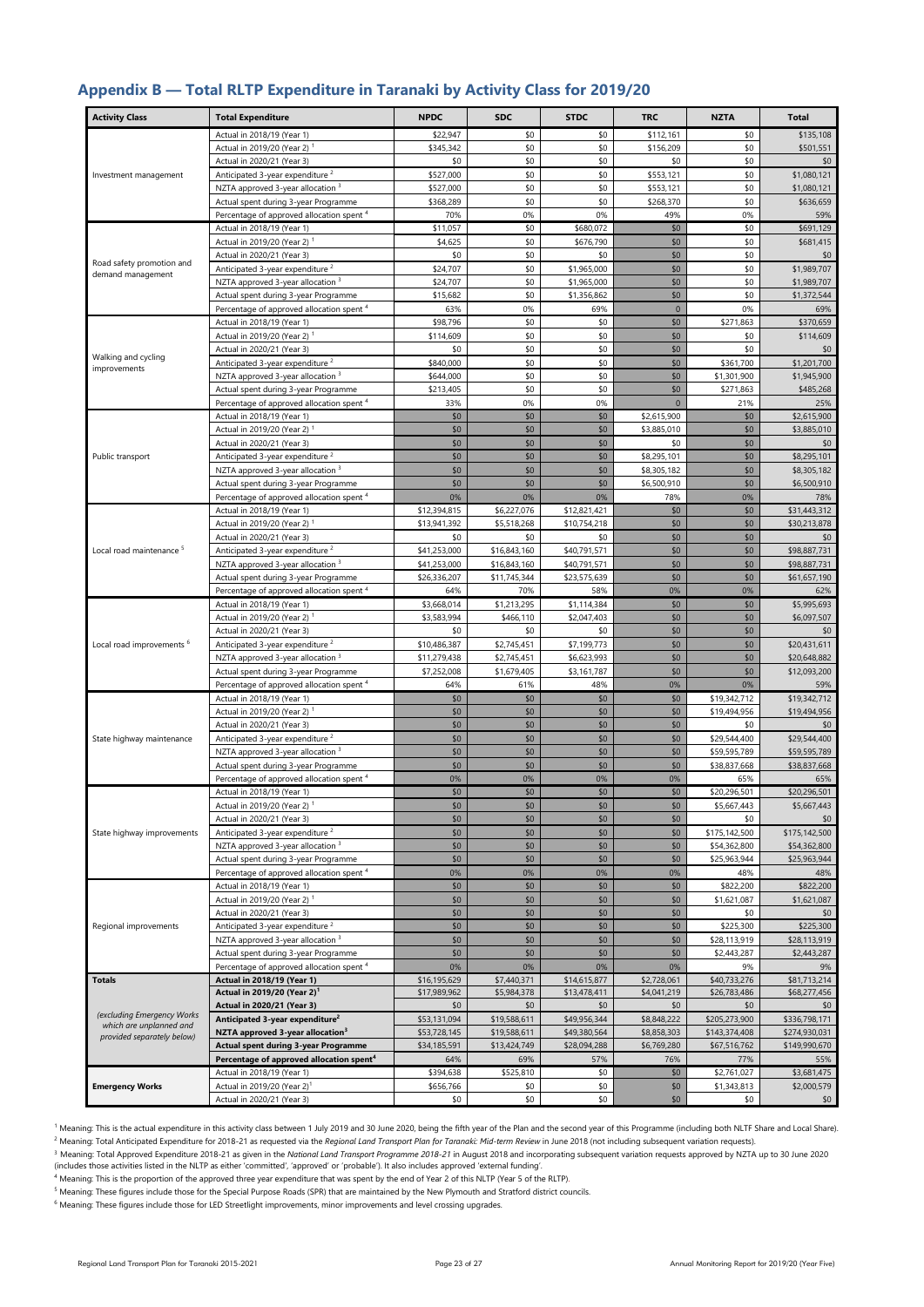# <span id="page-23-0"></span>**Appendix C — Community Road Safety Programme report for 2019/20** (High then Medium Activities)

| <b>High</b> |                           |                                          |                                                                                                                                                                                                                                                                                                                                                                                                                                                                                                                                                                                                                                                                                                              |                                  |               |                |                      |                                                                                                                                                                                                                    |                                                                                                                                                                                                                                                                                        |                                                                                                                                                                                                                                                                                                                                                                                                                                                                                                                                                                                                                                                                                                                                             |                                                                                                                                                                                                                                                                                                           |                                                                                                                                                                                                                                                                                                                                                                                                                                                                                                                                                                                                                                                                                                                                                                                                                                                                                                                                                                                                                                                                                                                                                                                                                                                           |
|-------------|---------------------------|------------------------------------------|--------------------------------------------------------------------------------------------------------------------------------------------------------------------------------------------------------------------------------------------------------------------------------------------------------------------------------------------------------------------------------------------------------------------------------------------------------------------------------------------------------------------------------------------------------------------------------------------------------------------------------------------------------------------------------------------------------------|----------------------------------|---------------|----------------|----------------------|--------------------------------------------------------------------------------------------------------------------------------------------------------------------------------------------------------------------|----------------------------------------------------------------------------------------------------------------------------------------------------------------------------------------------------------------------------------------------------------------------------------------|---------------------------------------------------------------------------------------------------------------------------------------------------------------------------------------------------------------------------------------------------------------------------------------------------------------------------------------------------------------------------------------------------------------------------------------------------------------------------------------------------------------------------------------------------------------------------------------------------------------------------------------------------------------------------------------------------------------------------------------------|-----------------------------------------------------------------------------------------------------------------------------------------------------------------------------------------------------------------------------------------------------------------------------------------------------------|-----------------------------------------------------------------------------------------------------------------------------------------------------------------------------------------------------------------------------------------------------------------------------------------------------------------------------------------------------------------------------------------------------------------------------------------------------------------------------------------------------------------------------------------------------------------------------------------------------------------------------------------------------------------------------------------------------------------------------------------------------------------------------------------------------------------------------------------------------------------------------------------------------------------------------------------------------------------------------------------------------------------------------------------------------------------------------------------------------------------------------------------------------------------------------------------------------------------------------------------------------------|
| Ref         | Safer<br>Journeys<br>Area | <b>Activity</b><br>programme<br>name     | Evidence of problem / opportunity                                                                                                                                                                                                                                                                                                                                                                                                                                                                                                                                                                                                                                                                            | Programme<br>/ resource<br>costs | Total<br>cost | Local<br>share | <b>NZTA</b><br>share | Target audience                                                                                                                                                                                                    | <b>Planned intervention</b>                                                                                                                                                                                                                                                            | <b>Expected outcomes</b>                                                                                                                                                                                                                                                                                                                                                                                                                                                                                                                                                                                                                                                                                                                    | <b>Measures of success</b>                                                                                                                                                                                                                                                                                | <b>End of Year Reporting</b>                                                                                                                                                                                                                                                                                                                                                                                                                                                                                                                                                                                                                                                                                                                                                                                                                                                                                                                                                                                                                                                                                                                                                                                                                              |
|             | Alcohol and<br>drugs      | Recidivist<br>drink driving<br>programme | Drink driving continues to be problematic across<br>NZ. The number of people caught drink driving has<br>been steadily decreasing thanks to a lower alcohol<br>limit & society not accepting drink driving is ok.<br>However, nationwide, there was a fall of just 5 per<br>cent over five years in the number of convictions for<br>the third or more offence. (NZ Herald March 2016)                                                                                                                                                                                                                                                                                                                       | 46.825                           |               |                |                      | 46,825 22,944 23,881 Drivers who have been<br>caught driving while<br>under the influence of<br>alcohol and/or drugs for<br>the third or subsequent<br>who have been caught<br>with a very high alcohol<br>reading | Course targeting repeat<br>offenders (changing<br>behaviours and identifying<br>trigger points) Based on<br>referrals from Police,<br>time, or for those drivers   Corrections, Courts, Family,<br>A&D Councillors. Run 1 on 1<br>for those deemed not suitable<br>for group sessions. | Objective: Reduce the number of recidivist drink drivers in Taranaki.<br>Recidivist drivers attend the course wanting to change their behaviour<br>Success: Participants provided with tools to help them reduce likelihood<br>of offending. Participants use tools/education they learnt on course to not<br>reoffend Achievement: Reduction in the number of recidivist drink drivers<br>in Taranaki <b>Limitations:</b> Recidivist drink drivers need to want to change<br>and attend the course <b>Integration:</b> Many recidivist drink drivers have<br>other mental or health problems as an underlying cause to their behaviour<br>so follow up and referrals to appropriate agencies may see a significant<br>change in behaviour. | Reduction in the number<br>recidivist drink drivers in<br>Taranaki                                                                                                                                                                                                                                        | Programme 1 - day 1 & 2 completed, 7 attendees, 12 interviewed.<br>Programme 2 had 3 people attend first two days but only 1 completed final<br>two days. Programme 3 postponed - possible April/May delivery. Not<br>undertaken due to COVID-19. Believe low numbers not helped because<br>provider over 2017-19 didn't deliver any programmes so need to build trust<br>back up with locals. Coordinator has emailed Justice, Corrections &<br>Police to initiate discussion & start planning around physical distancing<br>programmes, venues & numbers. Police to discuss with Iwi about Marae<br>based programmes to provide further support.                                                                                                                                                                                                                                                                                                                                                                                                                                                                                                                                                                                                        |
|             | Alcohol and<br>drugs      | Community or<br>school<br>presentations  | Of the 4,500 Taranaki students who completed a<br>road safety survey in 2017, 2,122 answered a<br>question about driving after consuming alcohol<br>and/or drugs. From these replies 275 (13%)<br>confirmed they had done this a few times while 24<br>(1%) said they often did. Drink/drug driving<br>continues to be a high priority area nationally with<br>around 30% of fatal crashes involving alcohol and<br>or druas.                                                                                                                                                                                                                                                                                | 16.950                           | 16.950        | 8.306          |                      | 8,645 High School, WITT or<br>alternative education<br>students while attending<br>appropriate classes                                                                                                             | Guest presenters, 4Carmen<br>presentations (either class<br>groups or as part of H & S in<br>the workplace).<br>Activity/presentation that<br>targets alcohol or drug<br>education.                                                                                                    | Objective: Get buy in from schools, workplaces and community groups so<br>presenters deliver key alcohol/drug driving messaging to the appropriate<br>audience. Reduce community tolerance of drink driving <b>Success:</b> People<br>use sober designated drivers to get home when alcohol has been<br>available <b>Achievement:</b> Reduce the number of drug or alcohol impaired<br>drivers Limitations: Scheduling presenters when time available<br><b>Integration:</b> Encouraging schools & workplaces to continue education<br>around sober safe driving habits and linking in with social services/injury<br>prevention organisations to follow up with resources                                                                  | The number of drivers<br>caught drink/drug driving in<br>Taranaki continues to<br>reduce. Taranaki Police<br>report an increase in the<br>number of calls about<br>suspected drink drivers<br>from the public                                                                                             | 4 Carmen delivered to NPDC x 6 presentations of between 15 and 20<br>people per session.<br>Fulton Hogan (45 staff) delivery 13 Jan 2020 . Evaluation attached.                                                                                                                                                                                                                                                                                                                                                                                                                                                                                                                                                                                                                                                                                                                                                                                                                                                                                                                                                                                                                                                                                           |
|             | Alcohol and<br>drugs      | SADD                                     | In the 2017 RST Survey a number of questions<br>were asked to find out about attitudes and<br>behaviour of 13-18 years old while using the road<br>network. 27% of the 4,500 respondents hold a<br>driver license, 47% have driven on the road (911<br>admitted to driving on road without a license), only<br>81% confirmed they wear their seatbelt ALL the<br>time, over 45% of drivers on their full license & 31%<br>of restricted drivers admitted to (at least once)<br>drinking alcohol before driving.                                                                                                                                                                                              | 12,430                           | 12.430        | 6.091          |                      | 6,339 SADD students within<br>Taranaki high schools                                                                                                                                                                | Support Taranaki SADD<br>students to conference.<br>support SADD activities in<br>schools, utilise SADD<br>students at RST events<br>where road safety messages<br>are being promoted<br>(particularly those that fit the<br>6 principles that SADD<br>follows).                       | Objective: Increase awareness of the dangers of drink/drug driving<br>amongst young people <b>Success:</b> Reduce community tolerance of drink<br>driving Achievement: Reduce the number of recidivist drink drivers &<br>people use sober designated drivers to get home when alcohol has been<br>available Limitations: SADD students are still only high school age and<br>may not have the skills to change behaviour or deal with negative<br>feedback Integration: Encourage school leadership to support the SADD<br>students and utilise SADD students at Roadsafe or Police events so they<br>are seen as part of the road safety community.                                                                                       | Increased number of<br>Taranaki schools support<br>SADD students promoting<br>road safety messages and<br>unning events within<br>school environment. At<br>least 25 students from<br>Taranaki attend annual<br>workshop/conference to<br>learn how to promote road<br>safety messages to their<br>peers. | Hawera, Coastal Taranaki, Frances Douglas, NP Boys High, NP Girls<br>High, Sacred Heart, Inglewood and Stratford High Schools all have SADD<br>groups within school. Patea Area, Waitara & Taranaki Diocesan have keen<br>students to undertake events but either lack teacher support or have low<br>student numbers for a SADD group.<br>One Taranaki (Brethren) and<br>Spotswood College (struggle to get teacher wanting to support) are the<br>only two schools not currently engaged with SADD staff.<br>Schools that ran events during Sept - Hawera HS, NP Girls HS, NP Boys<br>HS, Inglewood HS, Coastal Taranaki had good engagement with other<br>students<br>SADD Regional Coordinator now based in Wellington (Jay Boyd) so may<br>be less person to person interaction and more online, particularly around<br>social media. Planned meeting with Taranaki students cancelled due to<br>COVID-19 so unsure what support will be needed this financial year,<br>conference in Wtgn 18,19,20 April cancelled due to COVID-19.                                                                                                                                                                                                                 |
|             | Younger<br>drivers        | Driver<br>licensing                      | Statistics from the RST 2017 survey shows 27% of<br>the 4.500 students hold a current driver license<br>however 47% of students have driven on the road.<br>Anecdotal evidence shows driving unlicensed is a<br>generational issue in small lower socio economic<br>communities with social service providers<br>confirming fear, cost and lack of confidence creates<br>barriers to these people gaining their license.<br>Employment opportunities are significantly reduced<br>in rural regions like Taranaki if a prospective<br>employee does not hold a relevant driver license.<br>85% of respondents said they would undertake a<br>driver license course if it was available during<br>school time. | 18,580                           | 18.580        | 9,104          |                      | 9.476 Unlicensed drivers in<br>rural NZ or who have<br>been identified as<br>needing support to gain<br>their license                                                                                              | Service providers deliver<br>driver licensing course for<br>identified unlicensed people.<br>Linked via partnership<br>agreement between RST and<br>provider                                                                                                                           | Objective: A reduction of unlicensed drivers in Taranaki Success: Young<br>people gain their driver license and are able to use their new skills to have<br>a chance at employment Achievement: Deliver a course that is relevant,<br>easy to access, local and engages young people <b>Limitations:</b><br>Generations within families unlicensed driving, lack of financial means to<br>have a reliable legal vehicle with current WOF and registration<br>Integration: Utilising local providers allows them to target budgeting,<br>encourage people to be a good citizen and able to link participants with<br>appropriate health services as needed.                                                                                  | Reduction in the number<br>unlicensed drivers caught<br>driving on Taranaki roads.                                                                                                                                                                                                                        | Te Ara Tika had 44 young drivers registered, all passed Learner, 8 passed<br>Restricted. Programme on hold due to COVID-19, 5 waiting to sit their<br>restricted when allowed. Marfell lost funding for coordinator so programme<br>on hold while they apply for further funding - had 6 young people sitting<br>their Learner before stopping. NgaRuahine just moving steadily along -<br>have had over 25 people come through to get support sitting Learner<br>icense - generations working together to gain licenses. Te Puna Trust<br>has approx 10 families (young parents with no license or just learner) and<br>helping them at least get to restricted level. Hard work to get commitment<br>from young mums in particular due to lack of confidence, no support at<br>home and no one to look after children. Means programme delivery is<br>taking longer than expected. Waitara had 22 students pass their Learner<br>license via Taranaki Futures - though Futures programme has no funding<br>left. Taranaki Young People Trust - steady uptake - continue to support<br>young drivers with reading & writing issues gain Learner licenses - have<br>driving instructor in house that provides free lessons once Leaner license<br>gained. |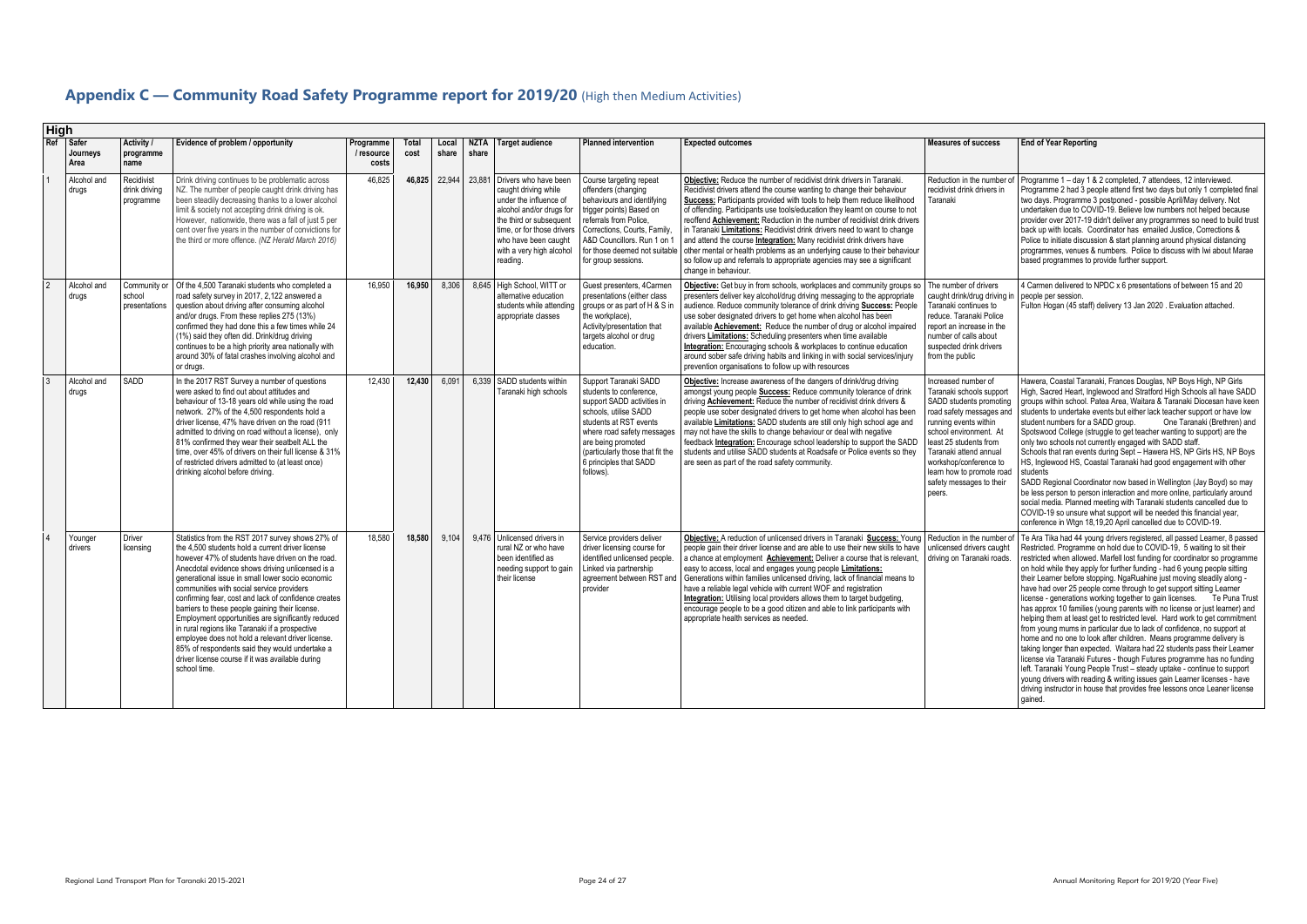| <b>High</b> |                                              |                                        |                                                                                                                                                                                                                                                                                                                                                                                                                                                                                                                                                                                                                                                                                                                                                                                                |                                  |               |                |       |                                                                                                                                          |                                                                                                                                                                                                                                                                    |                                                                                                                                                                                                                                                                                                                                                                                                                                                                                                                                                                                                                                                                                                                                                                                                                                                                                                  |                                                                                                                                                                                         |                                                                                                                                                                                                                                                                                                                                                                                                                                                                                                                                                                                                                                                                                                                                                                                                                                                                                                                                                                                                                                                                                                                                                                                                                          |
|-------------|----------------------------------------------|----------------------------------------|------------------------------------------------------------------------------------------------------------------------------------------------------------------------------------------------------------------------------------------------------------------------------------------------------------------------------------------------------------------------------------------------------------------------------------------------------------------------------------------------------------------------------------------------------------------------------------------------------------------------------------------------------------------------------------------------------------------------------------------------------------------------------------------------|----------------------------------|---------------|----------------|-------|------------------------------------------------------------------------------------------------------------------------------------------|--------------------------------------------------------------------------------------------------------------------------------------------------------------------------------------------------------------------------------------------------------------------|--------------------------------------------------------------------------------------------------------------------------------------------------------------------------------------------------------------------------------------------------------------------------------------------------------------------------------------------------------------------------------------------------------------------------------------------------------------------------------------------------------------------------------------------------------------------------------------------------------------------------------------------------------------------------------------------------------------------------------------------------------------------------------------------------------------------------------------------------------------------------------------------------|-----------------------------------------------------------------------------------------------------------------------------------------------------------------------------------------|--------------------------------------------------------------------------------------------------------------------------------------------------------------------------------------------------------------------------------------------------------------------------------------------------------------------------------------------------------------------------------------------------------------------------------------------------------------------------------------------------------------------------------------------------------------------------------------------------------------------------------------------------------------------------------------------------------------------------------------------------------------------------------------------------------------------------------------------------------------------------------------------------------------------------------------------------------------------------------------------------------------------------------------------------------------------------------------------------------------------------------------------------------------------------------------------------------------------------|
| Ref         | <b>Safer</b><br>Journeys<br>Area             | Activity /<br>programme<br>name        | Evidence of problem / opportunity                                                                                                                                                                                                                                                                                                                                                                                                                                                                                                                                                                                                                                                                                                                                                              | Programme<br>/ resource<br>costs | Total<br>cost | Local<br>share | share | NZTA   Target audience                                                                                                                   | <b>Planned intervention</b>                                                                                                                                                                                                                                        | <b>Expected outcomes</b>                                                                                                                                                                                                                                                                                                                                                                                                                                                                                                                                                                                                                                                                                                                                                                                                                                                                         | <b>Measures of success</b>                                                                                                                                                              | <b>End of Year Reporting</b>                                                                                                                                                                                                                                                                                                                                                                                                                                                                                                                                                                                                                                                                                                                                                                                                                                                                                                                                                                                                                                                                                                                                                                                             |
|             | Younger<br>drivers                           | Advanced<br>driver training<br>weekend | In 2016 young drivers aged 15-24 were involved in<br>86 fatal traffic crashes, 665 serious injury crashes<br>and 2,653 minor injury crashes. Of these crashes,<br>the 15-24 year-old drivers had the primary<br>responsibility1 in 67 of the fatal crashes, 510 of the<br>serious injury crashes and 2,033 of the minor injury<br>crashes. These crashes resulted in 76 deaths, 627<br>serious injuries and 2,740 minor injuries. (MOT<br>Young Drivers 2017). Young drivers are more<br>vulnerable to crash risk because they are still<br>developing, both physically and mentally, and it<br>takes time and practice to develop safe driving<br>skills. They often underestimate danger or risk so it<br>is important to continue supporting them with<br>education and practical training. | 14,690                           | 14,690        | 7.198          |       | 7,492 Inexperienced drivers<br>between 16-25                                                                                             | Free practical driving with<br>interactive activities<br>educating about road safety                                                                                                                                                                               | Objectives: Young and inexperienced drivers gain experience. Success:<br>Drivers leave the course with more confidence in an emergency situation,<br>safer speed and control when cornering Achievement: The course<br>participants have a better understanding of their responsibility as a user of<br>the road network. Limitations: Due to the nature of the funding we cannot<br>offer more extensive practical practise so the time actually in the vehicle is<br>quite short compared to expectations Integration: Young people have<br>access to practical driving experience in a safe environment and interact<br>with other road safety partners like Police, local Driving instructors, ACC<br>and SADD.                                                                                                                                                                              | Participants that complete<br>the course are not involved<br>or are less likely to be<br>involved in loss of control<br>or speed related crashes<br>compared to other young<br>drivers. | 87 completed course, 61 Learner drivers, 14 Restricted, 9 Full & 3<br>International license holders. 76 were aged between 16 & 25, 47 still at<br>high school, 43 Female, 44 Male. Driving Course delivered 7th & 8th March<br>2020 at Hawera A & P showgrounds. Held Taranaki Anniversary<br>weekend to reduce competing with other large events. Promoted on<br>website early January, in schools from Feb 7th, radio from 21 Feb &<br>newspaper (Daily News, Stratford Press & Opunake News) from 24 Feb.<br>The practical component was delivered by NZ Advanced Driver Training,<br>while Roadsafe Taranaki delivered the interactive and theory session<br>supported by the NZ Police, STDC, HHS SADD & local driving instructor<br>Jane Tobin (Academy of Driving).<br>Prior to the young drivers being allowed in the cars or having a go at one of<br>the activities they had to answer a few road safety questions. Parents<br>were encouraged to help the young driver with these as the questionnaire<br>included new rules, speed and alcohol related behaviour, how to treat other<br>road users, staying safer on the road and questions about what options<br>they have if they need to get home safely. |
|             | Younger<br>drivers                           | High school<br>survey follow-<br>up    | 1,861 (43%) students think it is ok to exceed 100km<br>per hour if the conditions are good. 76% of those<br>that drive rated themselves as either good or very<br>good drivers. Of the drivers that had been involved<br>in a crash 88% had rated themselves as good or<br>very good drivers. Students also rated phones then<br>passengers as the biggest distraction to drivers.                                                                                                                                                                                                                                                                                                                                                                                                             | 5,650                            | 5,650         | 2,769          |       | 2,882 Students attending<br>Taranaki high schools<br>with programme/activity<br>delivery based on<br>individual school survey<br>results | Once 2017 survey analysed<br>follow up with each school<br>about top 3 issues for their<br>school and develop plans<br>and strategies to deliver<br>educational messages                                                                                           | <b>Objectives:</b> Ensure every school has a plan to address the issues<br>identified in their survey results <b>Success:</b> Activities/events planned<br>targeting specific road safety issues and in partnership with School<br>Community Officers from NZ Police Achievement: At least one<br>activity/event coordinated/managed by Roadsafe Taranaki each school<br>year <b>Limitations:</b> Schools need to be able to plan in Aug/Sept the year<br>before delivery and any delivery must fit with school values Integration:<br>Communication with NZ Police and other road safety partners to help<br>delivery.                                                                                                                                                                                                                                                                          | Reduced crashes involving<br>young drivers.                                                                                                                                             | The Rockup climbing wall was utilised at Hawera HS and Opunake HS<br>during November to promote restraint use and improving attitudes when in<br>a vehicle. Hawera survey results showed attitude to impaired driving,<br>restraint use & attitude to speed were good, however in 2019 2 recent<br>students were killed in a high speed drink driving crash with at least one<br>occupant not wearing a seatbelt. Both occupants had been socialising with<br>current & former students & were on their way to a party. 3 weeks later 5<br>students involved in high speed driving in 50km zone, 2 exited vehicle &<br>less than 5 minutes later vehicle crashed at high speed- no serious injuries.<br>Opunake HS survey results showed seatbelt use, breaking license<br>conditions and attitudes to speed needed improving.                                                                                                                                                                                                                                                                                                                                                                                           |
|             | Younger<br>drivers                           | Ready2Drive<br>expo's                  | The total social cost of the crashes in which 15-24<br>year-old drivers had the primary responsibility was<br>\$1.001 billion. This is 25 percent of the social cost<br>associated with all injury crashes. (MOT Young<br>Drivers 2017)                                                                                                                                                                                                                                                                                                                                                                                                                                                                                                                                                        | 3.390                            | 3.390         | 1.661          |       | 1.729 Year 10/11 students<br>from 3 schools within<br>Taranaki                                                                           | Full day multiple activity<br>delivery of road safety<br>messages to Year 10/11<br>students                                                                                                                                                                        | Objectives: Students receive a well rounded road safety education day<br>that helps them prepare to sit their learner license Success: Student<br>pass rate for learner license is higher than expected <b>Achievement:</b><br>School reports students have prepared appropriately to sit their learner<br>license test Limitations: Expo is a short process to guide students and<br>if they don't follow through with learnings success may not be easy<br><b>Integration:</b> Utilising road safety partners to help share messaging<br>creates a safe environment as students hear the same messages<br>throughout the event.                                                                                                                                                                                                                                                                | <b>A</b> reduction in the number<br>of learner drivers involved<br>in crashes from the<br>schools that the expo is<br>delivered to.                                                     | Delivered to NPBHS, 12 Dec 2019. 220 Yr 10 students undertook the<br>following activities: Cycle Safety, Booze Bus, Seatbelt Simulator, Driveway<br>Runover Demonstration, Fatal Vision Goggles, First Aid, Kitchen Fire,<br>Funeral Director discussions. Drive Quiz & Online Simulation. Partners<br>included NPDC, Fire & Emergency, SADD, ACC, NP injury Safe, NZ<br>Police, Funeral Director. Each Activity was 30 minutes. Students<br>alternated between an interactive activity & stationary activity where they<br>either watched or listened. Sacred Heart expo in May 2020 deferred due to<br>COVID-19.                                                                                                                                                                                                                                                                                                                                                                                                                                                                                                                                                                                                       |
|             | Speeds (incl.<br>drive to the<br>conditions) | Workplace<br>Charter<br>delivery       | In 2016, speeding was a contributing factor in 79<br>fatal crashes, 406 serious injury crashes and 1,234<br>minor injury crashes. These crashes resulted in 93<br>deaths, 512 serious injuries and 1,759 minor<br>injuries. The total social cost of crashes involving<br>drivers speeding was about \$879 million, which is<br>approximately 22 percent of the social cost<br>associated with all injury crashes. (MOT Speed<br>$2017$ )                                                                                                                                                                                                                                                                                                                                                      | 14,990                           | 14,990        | 7,345          |       | 7,645 Workplaces - with<br>of signed up Charter<br>members                                                                               | Activities and/or resources<br>emphasis on employees   into workplaces to educate<br>staff on a range of road<br>safety skills                                                                                                                                     | Objectives: Target 20 workplaces per year to join the Charter and<br>promote safe driving practise Success: Workplace Health & Safety<br>teams provide driver education Achievement: Workplaces have the<br>safest vehicle fleet they can afford, a reduction in the number of driving<br>offences committed by staff and ongoing promotion of safe driving<br>practises <b>Limitations:</b> Workplace Management may struggle to se the<br>benefits compared to the cost of upgrading vehicle fleet, workplaces may<br>not want to have ongoing education due to time/financial constraints<br><b>Integration:</b> Offering to cover the cost of external contractors or resources<br>allows workplaces to promote road safety messages that could fit with<br>different learning abilities and allows injury prevention and safety<br>personnel from other organisations to come in & deliver. | Workplaces report<br>reduction in speed related<br>offences. Workplaces<br>report in-car technology<br>reports show improved<br>driving including braking<br>and cornering.             | Contracted Tina Atkinson-Watt to engage with workplaces based in the NP<br>& Stratford districts to sign up to the Taranaki Road Safety Workplace<br>Charter which encourages workplaces to educate and help employees<br>improve their driving behaviour. Originally 15 companies had signed up to<br>the Charter and attended the May 2019 workshop, however since then<br>Tina made contact with another 80 businesses and now has 12 of the<br>original businesses and another 34 members.<br>Tina has re-signed 12 original members, Marion to follow up with STDC &<br>Fonterra. 4Carmen presentations made at First Gas, Fulton Hogan &<br>NPDC. Current figures - 34 members, 6 confirmed to join (still to do<br>assessment), 10 to follow up & agree to do assessments. Tina working on<br>a truck industry assessment, planning a few toolbox meetings with charter<br>prospects.                                                                                                                                                                                                                                                                                                                             |
|             | Speeds (incl.<br>drive to the<br>conditions) | School<br>student safety<br>campaigns  | The more serious the crash, the more likely it is that<br>speed was a contributing factor. In New Zealand, for<br>the years 2014 to 2016, driver speed was a factor in<br>30% of fatal crashes, 21% of serious injury crashes<br>and 16% of minor injury crashes. Never licenced<br>and disqualified drivers in fatal crashes are much<br>more likely to be speeding (52% and 49%,<br>respectively) than drivers with a full licence (13%).<br>Drivers in speed-related crashes are less likely to<br>wear safety belts than drivers in crashes in which<br>speed is not a factor. (MOT Speed 2017)                                                                                                                                                                                            | 8,475                            | 8,475         | 4,153          |       | 4,322 School students and<br>parents                                                                                                     | Support/thank road patrol<br>students, Back2School<br>campaigns at term start,<br>delivery on an<br>activity/programme to help<br>eliminate/reduce issues<br>raised by the school<br>community and/or staff<br>utilising interactive options to<br>engage students | Objectives: Young drivers drive to the conditions and reduce their speed<br>to a safe speed Success: Activities/events planned targeting specific<br>speed issues and in partnership with School Community Officers from NZ<br>Police <b>Achievement:</b> At least one activity/event coordinated/managed<br>by Roadsafe Taranaki each school year Limitations: Schools need to<br>be able to plan in Aug/Sept the year before delivery and any delivery must<br>fit with school values Integration: Communication with NZ Police and<br>other road safety partners to help delivery.                                                                                                                                                                                                                                                                                                            | crashes across Taranaki.<br>Reduction in the number o<br>crashes involving young<br>drivers during adverse<br>weather conditions.                                                       | Reduction in the number of Road Patrol thank you had around 160 students in South Taranaki (this<br>speed related offences and   included movie, swim and BBQ sponsored by local company) & 50<br>students in Stratford (movie, swim and lunch from Subway (sponsored by<br>Theatre Trust & Stratford DC). Back2School competition emailed week<br>starting 7th Feb, 20 prizes of \$100 for 3 adverts in school - including<br>facebook, website, school news letter, student notices May end up<br>extending this due to COVID-19 closing schools before end of first term.                                                                                                                                                                                                                                                                                                                                                                                                                                                                                                                                                                                                                                             |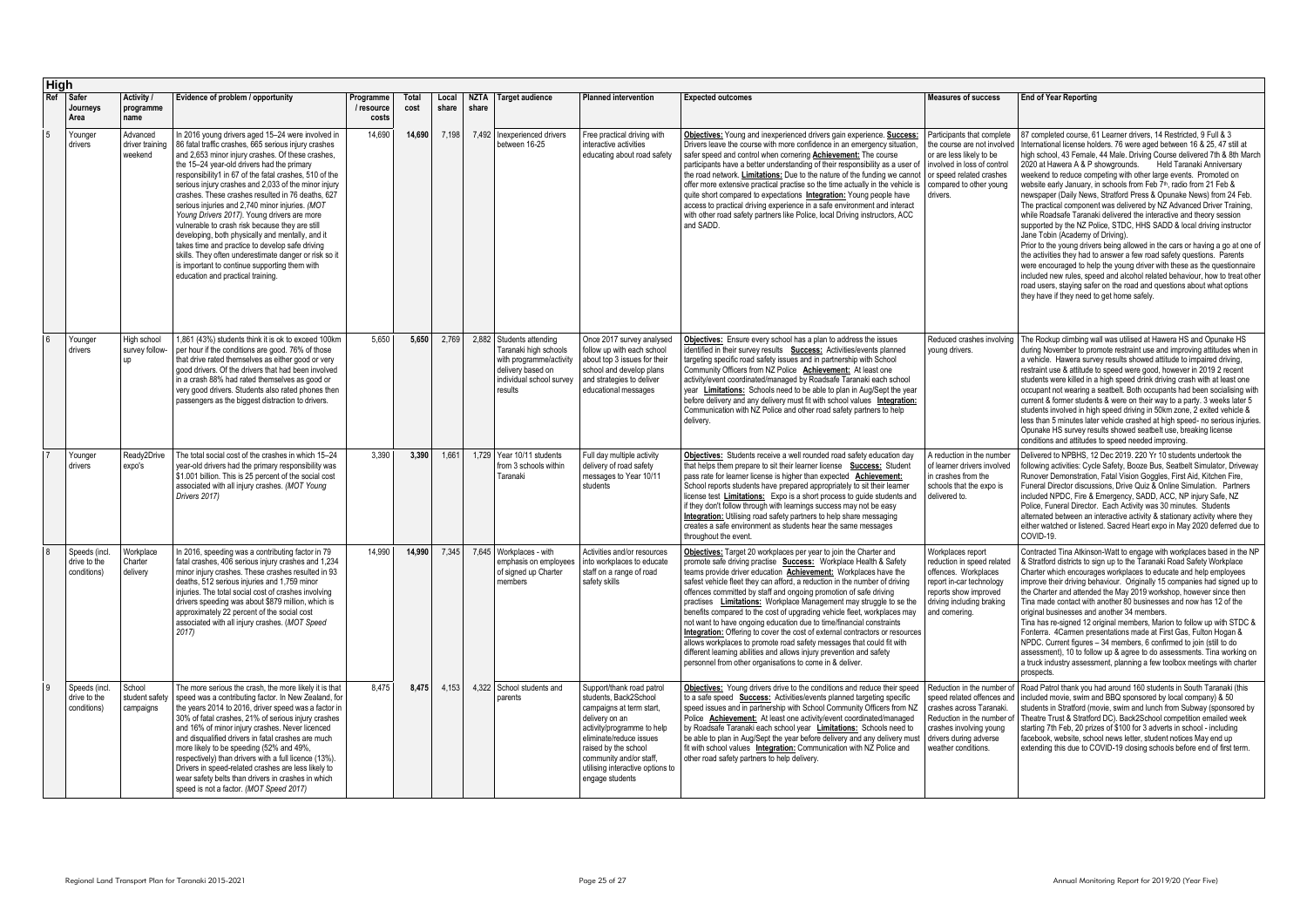| <b>High</b>     |                                              |                                     |                                                                                                                                                                                                                                                                                                                                                                                                                                                                                                                                                                                                                                                                                                                                                                                                                     |                                  |                      |                |               |                                                                                                                                             |                                                                                                                                                                                                                |                                                                                                                                                                                                                                                                                                                                                                                                                                                                                                                                                                                                                                                                                                                                                                                                                                                                                                                              |                                                                                                                                                                                               |                                                                                                                                                                                                                                                                                                                                                                                                                                                                                                                         |
|-----------------|----------------------------------------------|-------------------------------------|---------------------------------------------------------------------------------------------------------------------------------------------------------------------------------------------------------------------------------------------------------------------------------------------------------------------------------------------------------------------------------------------------------------------------------------------------------------------------------------------------------------------------------------------------------------------------------------------------------------------------------------------------------------------------------------------------------------------------------------------------------------------------------------------------------------------|----------------------------------|----------------------|----------------|---------------|---------------------------------------------------------------------------------------------------------------------------------------------|----------------------------------------------------------------------------------------------------------------------------------------------------------------------------------------------------------------|------------------------------------------------------------------------------------------------------------------------------------------------------------------------------------------------------------------------------------------------------------------------------------------------------------------------------------------------------------------------------------------------------------------------------------------------------------------------------------------------------------------------------------------------------------------------------------------------------------------------------------------------------------------------------------------------------------------------------------------------------------------------------------------------------------------------------------------------------------------------------------------------------------------------------|-----------------------------------------------------------------------------------------------------------------------------------------------------------------------------------------------|-------------------------------------------------------------------------------------------------------------------------------------------------------------------------------------------------------------------------------------------------------------------------------------------------------------------------------------------------------------------------------------------------------------------------------------------------------------------------------------------------------------------------|
| Ref             | <b>Safer</b><br>Journeys<br>Area             | Activity /<br>programme<br>name     | Evidence of problem / opportunity                                                                                                                                                                                                                                                                                                                                                                                                                                                                                                                                                                                                                                                                                                                                                                                   | Programme<br>/ resource<br>costs | <b>Total</b><br>cost | Local<br>share | NZTA<br>share | <b>Target audience</b>                                                                                                                      | <b>Planned intervention</b>                                                                                                                                                                                    | <b>Expected outcomes</b>                                                                                                                                                                                                                                                                                                                                                                                                                                                                                                                                                                                                                                                                                                                                                                                                                                                                                                     | <b>Measures of success</b>                                                                                                                                                                    | <b>End of Year Reporting</b>                                                                                                                                                                                                                                                                                                                                                                                                                                                                                            |
| 10 <sup>°</sup> | Speeds (incl.<br>drive to the<br>conditions) | Rural speed                         | 20% of all fatal crashes are open road (speed limits<br>80km/h and over) crashes that involve speeding as<br>a contributing factor. Between 2014 & 2016, at least<br>37% of the car and van drivers who died in speed-<br>related crashes were not restrained at the time of<br>the crash. This compares with 21% for drivers who<br>died in crashes that did not involve speed.<br>Speeding was a contributing factor in 36% of urban<br>fatal crashes and 28% of open road fatal crashes.<br>(MOT Speed 2017)                                                                                                                                                                                                                                                                                                     | 7,345                            | 7,345                | 3,599          |               | 3,746   Farmers, farm workers,<br>rural sales people,<br>transport companies                                                                | Rural speed - students<br>walking/cycling, speed past a<br>bus stopped to pick up/drop<br>off students, billboards<br>highlighting local issues,<br>advertising to act as<br>reminders, A & P show<br>delivery | Objectives: Drivers in Taranaki reduce their speed on rural roads and<br>around school buses Success: Rural groups and school communities<br>promote safe and appropriate speeds in their communities<br>Achievement: Speed (inc not driving to the conditions) related crashes<br>reduce in rural Taranaki Limitations: Changing behaviour with<br>ingrained culture of driving big fast cars could be a long and difficult<br>process Integration: Utilising rural support and community groups and<br>networks may help drive the behaviour change.                                                                                                                                                                                                                                                                                                                                                                       | The number of incidents<br>reported involving a child<br>near a school bus reduces<br>A reduction in the number<br>of serious injury or fatal<br>crashes on rural roads due<br>to speed.      | Targeted speed on rura<br>targeted issues promote<br>hard sell in rural commu<br>to interact with the rural<br>activities, pamphlets, di<br>people. The Rockup wa<br>onto the site, children w<br>driveway runover mat w<br>grandparents. As peopl<br>likelihood of rural speed<br>We received good feed<br>around rural speed, par<br>conversation.<br>16 deaths in Taranaki th<br>looking like main cause<br>Stratford (30 Nov & 1 D<br>quiet, Stratford very bus<br>outdoor exhibit (160 out<br>Safer Community & Ro |
| 11              | Speeds (incl.<br>drive to the<br>conditions) | Community<br>speed                  | For every 100 drivers or riders who died in road<br>crashes in which speeding was a contributing factor,<br>48 of their passengers and another 13 road users<br>died with them. Never licenced and disqualified<br>drivers in fatal crashes are much more likely to be<br>speeding (52% and 49%, respectively) than drivers<br>with a full licence (13%). (MOT Speed 2017)                                                                                                                                                                                                                                                                                                                                                                                                                                          | 2,825                            | 2,825                | 1,384          | 1.441         | Smaller communities<br>targeting local people<br>driving on local roads                                                                     | Community events or<br>activities addressing local<br>concerns about vehicles<br>travelling too fast for that<br>section of road                                                                               | Objectives: Drivers in Taranaki work together to help reduce the speed<br>people drive within their local communities Success: Reduced<br>complaints about people speeding in certain communities and locals<br>promoting safe and appropriate speeds in their communities<br>Achievement: Speed (inc not driving to the conditions) related crashes<br>reduce in Taranaki Limitations: Changing behaviour with ingrained<br>culture of driving big fast cars could be a long and difficult process<br><b>Integration:</b> Utilising rural support and community groups and networks<br>may help drive the behaviour change.                                                                                                                                                                                                                                                                                                 | A reduction in the number<br>of serious injury or fatal<br>crashes due to speed.                                                                                                              | Radio advertising to rer<br>over the Christmas brea                                                                                                                                                                                                                                                                                                                                                                                                                                                                     |
| 12              | Vehicles (incl.<br>HV, mobility<br>scooters) | Heavy vehicle<br>speed<br>campaigns | From 2014 to 2016, speeding was a contributing<br>factor in fatal crashes for 20% of car and van<br>drivers, 37% of motorcyclists and 5% of truck<br>drivers. (MOT Speed 2017). In 2016, 75 people died<br>and a further 850 were injured in road crashes<br>involving trucks. This was 23% of all deaths and<br>7% of all reported injuries on our roads. The more<br>serious the crash, the less likely it is for the truck<br>driver to have the primary responsibility for the<br>crash. The truck driver had the primary<br>responsibility for about a third (32%) of fatal<br>crashes, compared with over half (57%) of minor<br>injury crashes. (MOT Trucks 2017)                                                                                                                                            | 2,260                            | 2,260                | 1,107          |               | 1,153 Truck firms, RTA,<br>community groups with<br>older road users (Grey<br>Power, Aged Concern<br>etc)                                   | Deliver programmes like 10<br>below?. Work with local Road<br><b>Transport Association (RTA)</b><br>and heavy vehicle companies<br>to deliver in-house education<br>to staff                                   | Objectives: Work with and encourage local businesses to promote safe<br>driving and appropriate speeds for the conditions and road network<br>Success: Reduction in the number of heavy vehicles involved in road<br>crashes <b>Achievement:</b> Workplaces sign up to the Workplace Charter<br>and initiate/develop training processes that can be used industry wide<br><b>Limitations:</b> Getting value for money when implementing additional<br>training and resourcing changes to fleets Integration: Involving National<br>organisations like ACC, DHB'S, Workplace H & S personnel will<br>encourage companies to act on suggested improvements.                                                                                                                                                                                                                                                                    | At least 3 heavy vehicle<br>companies sign up to the<br>Workplace Charter. A<br>minimum of 3 workshops<br>are delivered to support<br>truck drivers on Taranaki<br>roads                      | Tina has met with Tom<br>however due to an injur<br>behalf. Tom was origin<br>Assoc 18 months ago.<br>Tom Cloke retired Marc<br>be interested in signing<br>included. Once this has<br>group for feedback.                                                                                                                                                                                                                                                                                                              |
| 13              | Motorcycles                                  | Local rider<br>training days        | In 2016, 52 motorcyclists1 died and a further 1,205<br>were injured in road crashes. This was 16% of all<br>deaths and 10% of all reported injuries on our<br>roads. The NZ Household Travel Survey shows<br>that, on average, the risk of being killed or injured in<br>road crashes is 21 x higher for motorcyclists than<br>for car drivers over the same distance travelled<br>(2010–2014 data – this is the most recent travel<br>data available). In 98% of fatal crashes involving<br>motorcyclists, the motorcyclist or a pillion passenger<br>was among those who died (2012-2016 data).<br>(MOT Motorcyclists 2017) Data shows the recent<br>increase in motorcycle crashes has occurred in the<br>over 40s age group. Based on the CAR Stratford<br>district has a high personal risk for motorcyclists. | 9,040                            | 9,040                | 4,430          |               | 4,610 Motorcycle riders within<br>Taranaki, particularly<br>those that have recently<br>come back to<br>motorcycle riding<br>(males $40+$ ) | Support local riders upskill<br>via training days. Promotions<br>reminding drivers of<br>increased motorcyclists on<br>roads during summer                                                                     | Objectives: Local motorcyclists have confidence local venue and local<br>trainers can provide them with appropriate training to the rider level they<br>are at Success: Each course has minimum of 10 riders and<br>motorcycle groups encourage members to upskill <b>Achievement:</b><br>Reduce the road fatality rate of motorcycle & moped riders in Taranaki<br><b>Limitations:</b> Engagement with the motorcycle community can be difficult<br>and reaching the middle age riders who are coming back into riding and<br>asking them to attending training is difficult as they think they can ride like<br>they used to when they were in their late teens and early 20's<br>Integration: Utilising local Ride Forever trainer to come in and talk to<br>participants about moving from this course onto the Ride Forever course<br>and providing them with options and good reasoning behind additional<br>training. | Reduction in the number of<br>motorcycle fatal or serious<br>injury crashes in Taranaki.<br>An increase in the number<br>of motorcycles taking up<br>Ride Forever rider training<br>per year. | Billboards to be placed<br>\$5,000 budget. Site red<br>TMP.<br>Just approved 6 billboat<br>Bryan Mullin to complet<br>COVID-19 level is redu                                                                                                                                                                                                                                                                                                                                                                            |
| 14              | Motorcycles                                  | <b>Ride Forever</b><br>support      | Motorcyclists face a number of risk factors that do<br>not affect car drivers. The main risk factors are<br>decreased stability and a much lower level of<br>occupant protection than is provided by a car. In<br>addition, a motorcycle is less visible to other road<br>users than a car or a truck. These factors together<br>give motorcycling a higher level of risk per kilometre<br>travelled than other modes of transport.                                                                                                                                                                                                                                                                                                                                                                                 | 2,260                            | 2,260                | 1,107          |               | 1,153 Motorcycle riders, and in<br>particular those that do<br>not regularly undertake<br>training or only ride<br>occasionally             | Support ACC and NZTA to<br>deliver and promote the Ride<br>Forever rider training and<br>promotion of the same with<br>advertising mediums.                                                                    | Objectives: Promote the Ride Forever motorcycle training Success:<br>Participants in local motorcycle training register with Ride Forever and<br>local riders utilise local Ride Forever trainer to improve their skills<br>Achievement: Local motorcyclists understand the need to keep upskilling<br>and gain important life saving experience Limitations: Engagement with<br>the motorcycle community can be difficult and reaching the middle age<br>riders who are coming back into riding and asking them to attending<br>training is difficult as they think they can ride like they used to when they<br>were in their late teens and early 20's  Integration: Utilising local Ride<br>Forever trainer to come in and talk to participants about moving from this<br>course onto the Ride Forever course and providing them with options.                                                                           | Reduction in the number of<br>motorcycle fatal or serious<br>injury crashes in Taranaki.<br>An increase in the number<br>of motorcycles taking up<br>Ride Forever rider training<br>per year. | <b>ACC promoting Septem</b><br>Ride Forever scheduled<br>Taranaki and Stratford<br>these billboards stayed<br>to contact all local moto<br>each person they get to                                                                                                                                                                                                                                                                                                                                                      |

| ess:                                                           | <b>End of Year Reporting</b>                                                                                                                                                                                                                                                                                                                                                                                                                                                                                                                                                                                                                                                                                                                                                                                                                                                                                                                                                                                                                                                                                                                                                                                                                                                                                                        |
|----------------------------------------------------------------|-------------------------------------------------------------------------------------------------------------------------------------------------------------------------------------------------------------------------------------------------------------------------------------------------------------------------------------------------------------------------------------------------------------------------------------------------------------------------------------------------------------------------------------------------------------------------------------------------------------------------------------------------------------------------------------------------------------------------------------------------------------------------------------------------------------------------------------------------------------------------------------------------------------------------------------------------------------------------------------------------------------------------------------------------------------------------------------------------------------------------------------------------------------------------------------------------------------------------------------------------------------------------------------------------------------------------------------|
| dents<br>a child<br>reduces.<br>number<br>fatal<br>ads due     | Targeted speed on rural roads by rural communities was one of the<br>targeted issues promoted at the A & P shows. With road safety being a<br>hard sell in rural communities it was felt the A & P shows were a good way<br>to interact with the rural community. We provided a number of interactive<br>activities, pamphlets, displayed posters and undertook discussions with<br>people. The Rockup wall enticed teenagers & parents of young children<br>onto the site, children were drawn to the dolls and toys placed on the<br>driveway runover mat which allowed engagement with parents &<br>grandparents. As people engaged conversations were had about the<br>likelihood of rural speeds being lowered and how this might affect them.<br>We received good feedback and positive attitudes to future changes<br>around rural speed, particularly when children were part of the<br>conversation.<br>16 deaths in Taranaki this year with speed, alcohol/drugs, distraction<br>looking like main causes. Waverley (19 Nov), Egmont (22 & 23 Nov) &<br>Stratford (30 Nov & 1 Dec) shows attended, Waverley & Egmont quite<br>quiet, Stratford very busy Sat & busy Sun am (Roadsafe site won top<br>outdoor exhibit (160 outdoor exhibitors at show) (Police, SADD, Central<br>Safer Community & Rockup on site with us) |
| number<br>fatal<br>ed.                                         | Radio advertising to remind people to drive to the conditions and be patient<br>over the Christmas break.                                                                                                                                                                                                                                                                                                                                                                                                                                                                                                                                                                                                                                                                                                                                                                                                                                                                                                                                                                                                                                                                                                                                                                                                                           |
| ehicle<br>to the<br>r. A<br>shops:<br>pport<br>ranaki          | Tina has met with Tom Cloke & was to present to members of the NCA<br>however due to an injury Tina could not present so Tom did it on her<br>behalf. Tom was originally with RTA however changed to National Carriers<br>Assoc 18 months ago.<br>Tom Cloke retired March 2020 however did provide list of clients who may<br>be interested in signing up to Charter if a specific Heavy Traffic add on was<br>included. Once this has been updated and drafted Tina will take to a focus<br>group for feedback.                                                                                                                                                                                                                                                                                                                                                                                                                                                                                                                                                                                                                                                                                                                                                                                                                    |
| umber of<br>serious<br>aranaki.<br>number<br>ng up<br>training | Billboards to be placed along SH43 with ACC to pay for any \$ over our<br>\$5,000 budget. Site recommended by Roland Devine. STDC staff will do<br>TMP.<br>Just approved 6 billboards, sent images to Roland Devine for comment.<br>Bryan Mullin to complete TMP & Zodiac Signs to install. On hold until<br>COVID-19 level is reduced and allows installation of billboards.                                                                                                                                                                                                                                                                                                                                                                                                                                                                                                                                                                                                                                                                                                                                                                                                                                                                                                                                                       |
| umber of<br>serious<br>aranaki.<br>number<br>ng up<br>training | ACC promoting September Motorcycle month. Have billboards promoting<br>Ride Forever scheduled to be installed on SH3 off road sites in South<br>Taranaki and Stratford districts from late Sept 2019. Due to COVID-19<br>these billboards stayed up longer than expected. Planning is in place to try<br>to contact all local motorcycle clubs and offer incentives to the club for<br>each person they get to register and complete Ride Forever courses.                                                                                                                                                                                                                                                                                                                                                                                                                                                                                                                                                                                                                                                                                                                                                                                                                                                                          |